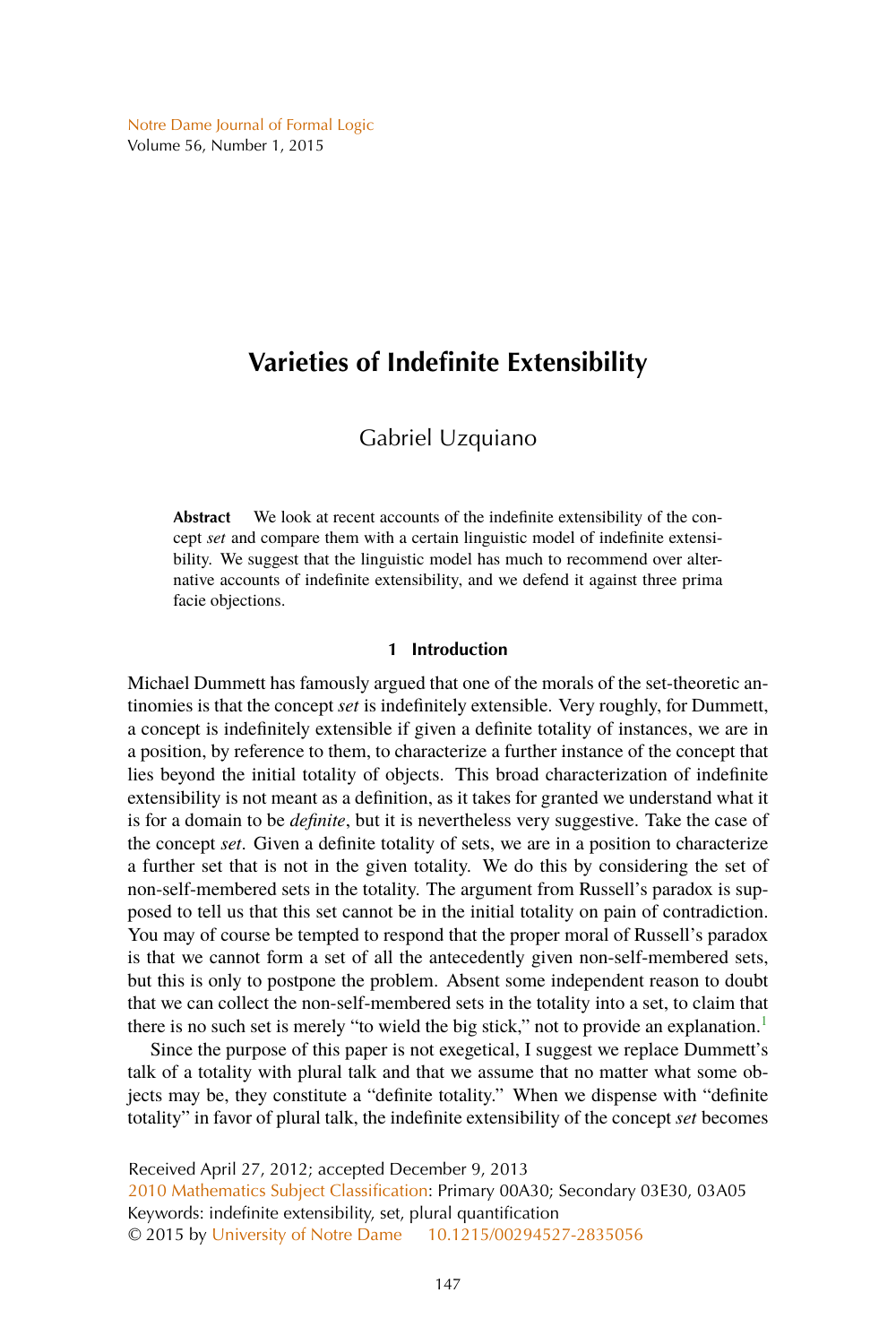<span id="page-1-0"></span>the thesis that no matter what some sets may be, we are in a position, by reference to them, to characterize a further set that is not one of them. We do this by considering the set of antecedently given sets that are not elements of themselves. We may now be tempted to take as a corollary of Russell's paradox that this set of non-self-membered sets is not one of the antecedently given sets on pain of contradiction.<sup>[2](#page-16-0)</sup>

We work in a two-sorted first-order language in which we supplement the usual individual variables such as x and y with plural variables such as  $xx$  and  $yy$ . These plural variables are bound by plural quantifiers, where as usual,  $\exists xx$  is read as "there are some objects  $xx$ " and  $\forall xx$  is read as "no matter what some objects  $xx$  are...." While the plural quantifier  $\exists xx$  is often glossed as "there are one or more objects"  $xx$ ," it is important for present purposes to rely on a wider interpretation on which it is true, for example, that some objects are all and only non-self-identical objects. In other words, we read  $\exists xx$  as "there are zero or more objects  $xx$ ."<sup>[3](#page-16-0)</sup> The plural quantifiers are still governed by the standard rules of inference for first-order quantifiers. Standard plural languages include a one-many predicate  $x \prec yy$ , which is to be read as "x is one of  $yy$ ." We take the language to contain a primitive set-theoretic predicate,  $x \equiv xx$ , read "x is a set of xx." In the presence of this predicate, we may define more familiar set-theoretic predicates as follows:

- $x \in y$  abbreviates  $\exists xx(y \equiv xx \land x \prec xx);$
- Set $(x)$  abbreviates  $\exists xx \; x \equiv xx$ .

The theory of plural quantification is governed by at least two schematic principles. We take x to occur free in the formula  $\varphi(x)$ , which contains no free occurrences of the variable  $yy$  in the first schema:

$$
\exists yy \forall x (x \prec yy \leftrightarrow \varphi(x)),
$$
 (COMPREHENSION)  

$$
\forall xx \forall yy \forall x (x \prec xx \leftrightarrow x \prec yy) \rightarrow (\varphi(xx) \leftrightarrow \varphi(yy)).
$$
 (EXTENSIONALITY)

The axiom schema of plural comprehension tells us that given a condition  $\varphi(x)$ , some objects are all and only the objects that satisfy the condition. The axiom schema of extensionality states that whatever is true of some objects is true of any objects with exactly the same members.

In this framework, we may initially rephrase the indefinite extensibility of the concept *set* as the thesis

$$
\forall xx (\forall x (x \prec xx \rightarrow Set(x)) \rightarrow \exists y (Set(y) \land y \not\prec xx)). \tag{IE-Set}
$$

No matter what some sets may be, there is a further set which is not one of them. Note that on this interpretation, the indefinite extensibility of the concept *set* is plainly inconsistent with a simple instance of (Comprehension):

$$
\exists xx \forall x \big(x \prec xx \leftrightarrow \text{Set}(x)\big). \tag{1}
$$

But how could there not be such objects as all and only those objects which are sets? Yablo [\[16\]](#page-19-0) has recently called attention to this option as a live answer to the set-theoretic antinomies. The view that emerges is one in which the blame for the contradiction is placed squarely on the principle of plural comprehension. The moral of the paradox is that some conditions fail to determine some objects as all and only the objects that satisfy the condition. There is, for example, no reason to think that there are some sets which are all and only the non-self-membered sets. Indeed, Russell's paradox is an important reason to the contrary. But without such an assurance,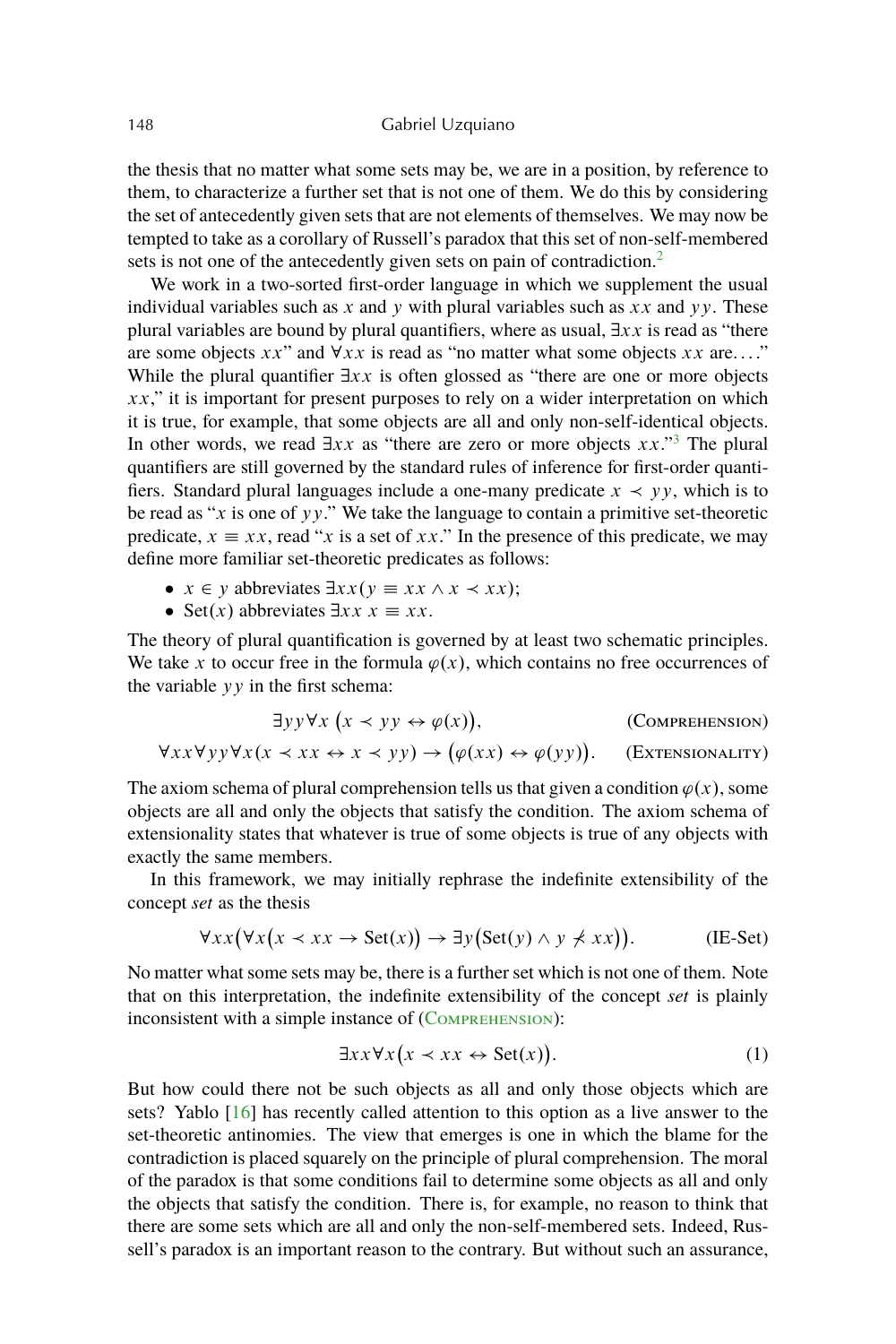<span id="page-2-0"></span>we should not have expected the instance of naive comprehension to be true in the first place.

How plausible is this response to Russell's paradox? Not only is the failure of [\(Comprehension\)](#page-1-0) a high price to pay, but notice that the model of indefinite extensibility remains incomplete unless it is supplemented with some account of the difference between true and untrue instances of plural comprehension. Otherwise, to claim that some conditions fail to determine some objects as all and only the objects that satisfy the condition is no better than "to wield the big stick" without offering an explanation.<sup>[4](#page-16-0)</sup>

We do better if we conceive of the indefinite extensibility of the concept *set* as a byproduct of the potential character of the set-theoretic universe. Since the existence of a set is merely potential relative to the existence of its elements, we should reframe the indefinite extensibility as the thesis that no matter what some sets may be, they *can* form a set:

$$
\forall xx (\forall x (x \prec xx \rightarrow Set(x)) \rightarrow \Diamond \exists y (Set(y) \land y \not\prec xx)). \qquad (IE^{\Diamond} - Set)
$$

This is very much in line with recent proposals defended by Linnebo [\[8\]](#page-18-0), [\[9\]](#page-18-0) and Hellman [\[7\]](#page-18-0), and perhaps Studd [\[13\]](#page-18-0). In the case of [\[8\]](#page-18-0) and [\[9\]](#page-18-0) at least, the relevant modality is not metaphysical, but rather whatever modality is involved in the thesis that the existence of a set is potential relative to the existence of its elements. This fine-grained interpretation of the modality, which is often taken as primitive, is sometimes taken to underwrite the metaphor of set formation in the iterative conception. On this broad picture, to claim that  $p$  is possible—relative to a certain stage—is to claim that  $p$  is true at a subsequent stage of the cumulative process of set formation; likewise,  $p$  is necessary relative to a stage if and only if  $p$  is true at all subsequent stages in the cumulative hierarchy.

The thought expressed by the modal version of indefinite extensibility is clear enough for present purposes: no matter that some sets may be formed at a given stage in the cumulative hierarchy; they *can* form a set at a later stage in the cumulative process of set formation. Whatever the stage in the process of set formation, there is never an end to it; subsequent stages in the process will contain sets not available at earlier stages. The modal regimentation of the indefinite extensibility of *set* vindicates the thought that the cumulative hierarchy has an inherently potential character that accounts for the open-ended nature of the set-theoretic universe.

The modal formulation of indefinite extensibility is consistent with (COMPREHEN[sion\)](#page-1-0). In this context, the import of [\(1\)](#page-1-0) above is that within each stage, there are some sets which are all and only those sets formed at the relevant stage. Nonetheless,  $IE^{\diamond}$ -Set is still inconsistent with certain modal versions of plural comprehension. Consider, for example,

$$
\Diamond \exists xx \, \Box \forall x \big( x \prec xx \leftrightarrow \text{Set}(x) \big). \tag{2}
$$

On the intended interpretation of the modality,  $(2)$  tells us that some stage contains all sets formed at every stage of the cumulative hierarchy, which would require an end to the cumulative process of set formation. Notice that the failure of modal versions of plural comprehension extends to instances generated by conditions formulated without the help of a distinctively set-theoretic vocabulary:

$$
\Diamond \exists xx \, \Box \forall x (x \prec xx \leftrightarrow x = x). \tag{3}
$$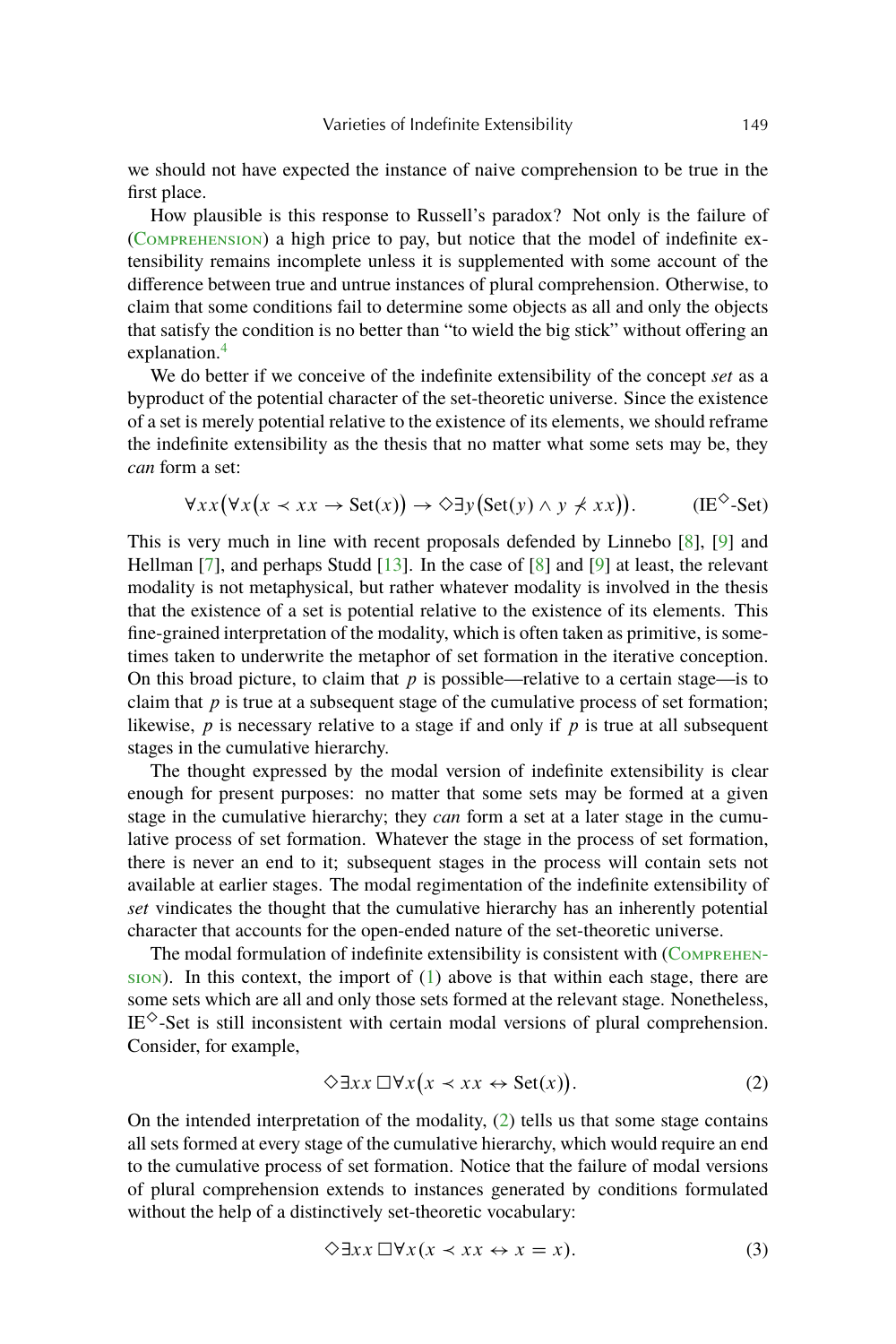<span id="page-3-0"></span>This points to an important cost associated with the present model of indefinite extensibility: plural quantification cannot be used to provide a plural interpretation of a theory of classes such as Morse–Kelley set theory. Such an interpretation would, for example, require us to make sense of a proper class of all sets, no matter where they may be located in the cumulative hierarchy, in plural terms, which would in turn require [\(2\)](#page-2-0) to be true. For similar reasons, plural quantification cannot be used to provide a perfectly general model theory for plural set theory.<sup>[5](#page-16-0)</sup> As mentioned above, the other important cost has to do with the reliance on the ontological conception of a set as merely potential with respect to its elements. It is not clear that such a conception of set is required for an explanation of set-theoretic practice, and to the extent to which one must rely on a primitive understanding of the relation a set bears to its elements, this reliance strikes us as another cost for the model.

#### **2 The Linguistic Turn**

The purpose of this paper is to explore an alternative model of indefinite extensibility, one which conceives of indefinite extensibility as a feature of the set-theoretic vocabulary and not the concepts they are supposed to express. Earlier accounts of indefinite extensibility tacitly assume the set-theoretic vocabulary to univocally express a battery of set-theoretic concepts, which are themselves indefinitely extensible. Instead, we now take different uses of the set-theoretic vocabulary by different speakers to express different set-theoretic concepts and even belong to different members in a hierarchy of ever more comprehensive languages. This model of indefinite extensibility has a precedent in Williamson [\[15\]](#page-19-0). In a paper primarily concerned with the semantic paradoxes and the indefinite extensibility of semantic predicates such as "say," "true," and "false," Timothy Williamson outlines a reconstruction of the indefinite extensibility of the predicate *set* in terms of correlative reinterpretations of the set-theoretic vocabulary:

For given any reasonable assignment of meaning to the word 'set' we can assign it a more inclusive meaning while feeling that we are going on in the same way, and make correlative changes to the words in an iterative account of sets, to preserve it too. The inconsistency is not in any one meaning we assign the iterative account; it is in the attempt to combine all the different meanings that we could reasonably assign it into a single super-meaning. ([\[15,](#page-19-0) p. 20])

We would like to combine this linguistic model of indefinite extensibility with a certain common conception of set described, for example, by Kurt Gödel:

The concept of set, however, according to which a set is anything obtainable from the integers (or some other well-defined objects) by iterated application of the operation "set of " and not something obtained by dividing the totality of all existing things into two categories, has never led to any antinomy whatsoever; that is, the perfectly "naive" and uncritical working with this concept of set has so far proved self-consistent. ([\[6,](#page-18-0) p. 180])

We make use of the *set of* operation in order to expand an antecedently given domain to a more comprehensive domain, which contains not only them but whatever sets we have been able to form from them. We later iterate this operation. In what follows, we aim to reframe Gödel's procedure in terms of a cumulative process of reinterpretation of the primitive set-theoretic vocabulary.

First, we introduce a new primitive predicate,  $\alpha$ , to apply to all and only objects that are *available* for collection into a set. The primitive vocabulary of the language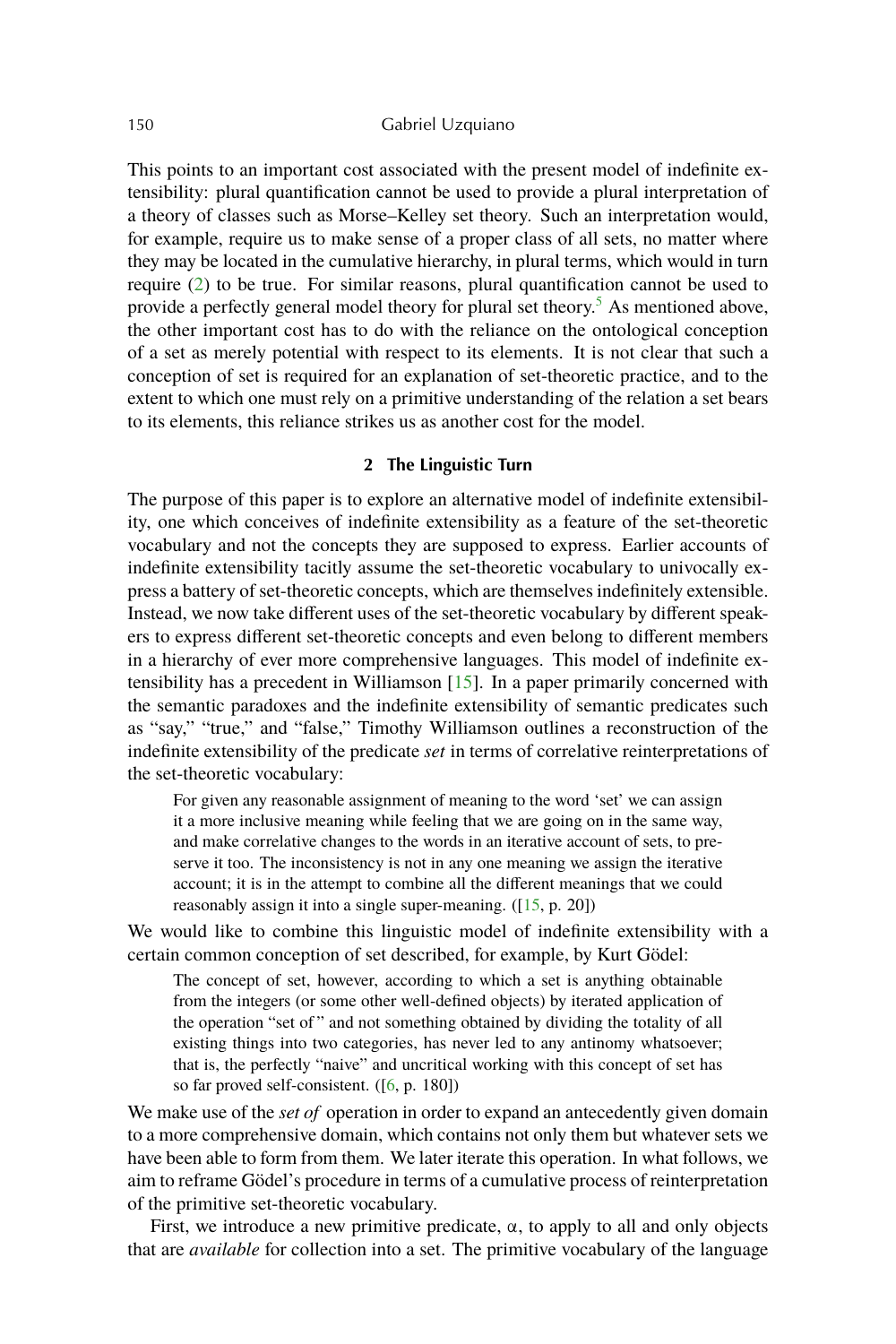<span id="page-4-0"></span>will now include  $\alpha$ , which is read "available for collection," and  $\equiv$ , which is read "is a set of." The two primitive predicates are governed by principles of collection and extensionality:

$$
\forall xx (\forall x (x \prec xx \rightarrow \alpha(x)) \rightarrow \exists x \ x \equiv xx), \qquad \text{(ColLECTION)}
$$
  

$$
\forall xx \forall yy \forall x \forall y (x \equiv xx \land y \equiv yy \leftrightarrow (x = y \leftrightarrow \forall z (z \prec xx \leftrightarrow z \prec yy))).
$$
  
(Exrensonality)  
(Exrensonality)

The principle of collection tells us that no matter what some objects may be, if they are available for collection, then they have been collected into a set. The principle of extensionality tells us that no matter what some objects may be, there is at most one set of them. We may now reframe the procedure described by Gödel as a cumulative process of reinterpretation of the set-theoretic vocabulary. At the initial stage, we may, for example, interpret  $\alpha$  to apply to the domain of integers. We may subsequently interpret  $\equiv$  in terms of the *set of* operation on the domain of integers. The initial interpretation of  $\equiv$  relates sets of integers into its elements. In the next stage of reinterpretation, we take  $\alpha$  to apply to the expanded domain of integers and sets thereof. This reinterpretation of  $\alpha$  forces a reinterpretation of  $\equiv$  in terms of the *set of* operation on the expanded domain:  $\equiv$  will now relate sets of integers to their elements, sets of integers and sets of integers to their elements, and finally, it will relate sets of sets of integers to their elements.

At no point in the cumulative process of reinterpretation do we find ourselves in a position to interpret  $\alpha$  to apply to all the sets there are. Indeed, (COLLECTION) and (Extensionality) are plainly inconsistent with the thesis that all sets are available for collection:

$$
\forall x (\text{Set}(x) \to \alpha(x)). \qquad (A \text{VAILABILITY})
$$

The contradiction is not hard to find. An instance of [\(Comprehension\)](#page-1-0) allows us to consider some sets rr, which are all and only non-self-membered sets:

$$
\forall x \big( x \prec rr \leftrightarrow (\text{Set}(x) \land x \notin x) \big). \tag{4}
$$

Since all sets are, by (AVAILABILITY), available for collection, we infer

$$
\forall x \big( x \prec rr \rightarrow \alpha(x) \big). \tag{5}
$$

By (COLLECTION), they are collected into a set:

$$
\exists x \; x \equiv rr. \tag{6}
$$

Let r be the set of  $rr$ ,  $r \equiv rr$ . By definition of  $\in$ , (EXTENSIONALITY) gives us

$$
r \in r \leftrightarrow (\text{Set}(r) \land r \notin r). \tag{7}
$$

But we know of course that  $Set(r)$ , whence

$$
r \in r \leftrightarrow r \notin r. \tag{8}
$$

But this is no reason for concern. There is nothing in Gödel's conception of set that may be used to motivate the thought that all sets are available for collection.

What is certainly implicit in Gödel's conception of set is that there is no end to the iteration of the *set of* operation. In the current framework, this amounts to the claim that the cumulative process of reinterpretation is indefinitely extensible: no matter how we interpret the primitive set-theoretic predicates,  $\alpha$  and  $\equiv$ , we *can*, if we like, move to a more comprehensive interpretation,  $\alpha^+$  and  $\equiv^+$ , on which  $\alpha^+$  is taken to extend  $\alpha$  to include sets of whatever objects were available by the lights of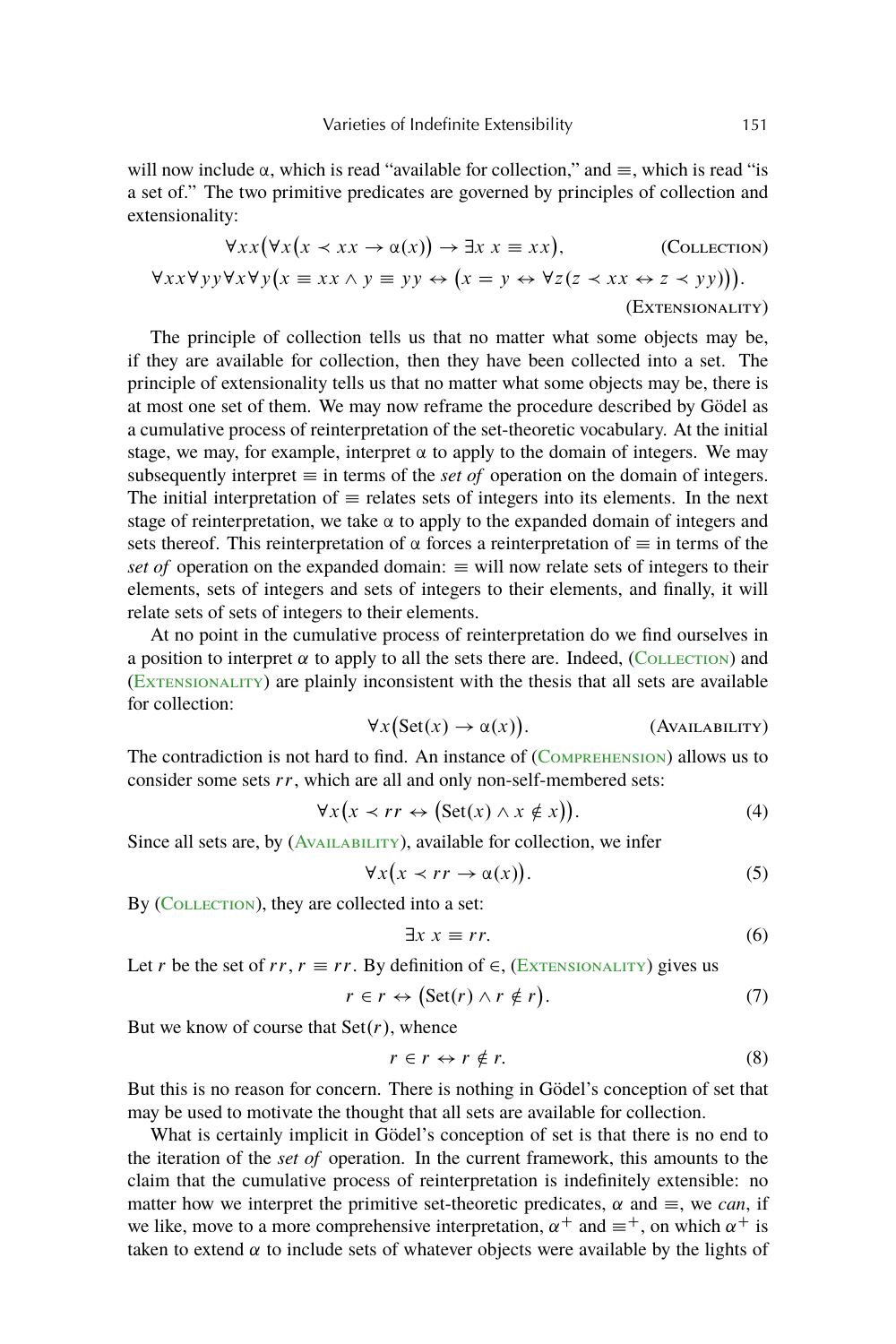<span id="page-5-0"></span> $\alpha$ ;  $\equiv$  + would likewise extend  $\equiv$  because it would be interpreted in terms of the *set of* operations on the extended domain of objects available for collection. Note, however, that in the present account of indefinite extensibility, we will be interested not only in whatever is true on one or another interpretation of the set-theoretic lexicon but rather on what remains true no matter how we reinterpret the primitive vocabulary. This suggests a modal formulation of indefinite extensibility.

**2.1 A modal formulation of indefinite extensibility** If we supplement the language with a modal operator,  $\Diamond$ , aimed to express the interpretational modality involved in the cumulative process of reinterpretation, we may give a modal formulation of the indefinite extensibility of the set-theoretic vocabulary:

$$
\forall xx (\forall x (x \prec xx \rightarrow \alpha(x)) \rightarrow \exists x \ x \equiv xx), \qquad \text{(COLECTION)}
$$
  

$$
\forall xx \forall yy \forall x \forall y (x \equiv xx \land y \equiv yy \leftrightarrow (x = y \leftrightarrow \forall z (z \prec xx \leftrightarrow z \prec yy))), \qquad \text{(Exrensionality)}
$$
  

$$
\forall x (\text{Set}(x) \rightarrow \Diamond \alpha(x)). \qquad \text{(Avallability)}
$$

These axioms give expression to the thought that no matter how we interpret the primitive predicates "available for collection" and "set of," we find ourselves in a position to assign to them a more comprehensive interpretation that preserves the thought that no matter what some available objects are, there is a set of them. In particular, (AVAILABILITY<sup> $\diamond$ </sup>) tells us that no matter what set x may be, there is a reinterpretation of the predicate  $\alpha$  on which it is true that  $\alpha(x)$ .

Two clarificatory remarks are in order. First, notice that these axioms do not, by themselves, tell us how far we should proceed in the cumulative process of reinterpretation of the set-theoretic vocabulary. They would need to be supplemented in order to make sure, for example, that we reach a transfinite stage. Likewise, they would need to be supplemented in order to enforce the thought that sets are formed in a well-founded process of reinterpretation. For now, however, we will focus on the question of whether the present three axioms form the core of an internally coherent conception of set on which we conceive of indefinite extensibility generally associated to the set-theoretic universe as a feature of the set-theoretic vocabulary.

Second, notice that unlike [\[8\]](#page-18-0) or [\[7\]](#page-18-0), we take the modality to be merely interpretational:  $\Diamond$  is a sentential operator, which combines with a formula  $\varphi$  to produce another sentence,  $\Diamond \varphi$ , which is true (relative to an assignment of values to the variables) if and only if there is some reinterpretation of the primitive set-theoretic vocabulary in  $\varphi$  on which  $\varphi$  comes out true (relative to the assignment of values to the variables). Thus  $\Diamond \varphi$  tells us that  $\varphi$  is true on some subsequent reinterpretation of the set-theoretic vocabulary—while  $\Box \varphi$  tells us that  $\varphi$  remains true on all subsequent reinterpretations. The successive interpretations of the vocabulary are intended of course to correspond to successive stages of the cumulative hierarchy generated by a set of urelements U:

$$
U_0 = U,
$$
  
\n
$$
U_{\alpha+1} = U \cup \mathcal{P}(U_{\alpha}),
$$
  
\n
$$
U_{\lambda} = \bigcup_{\alpha < \lambda} U_{\alpha} \text{ for } \lambda \text{ a limit ordinal.}
$$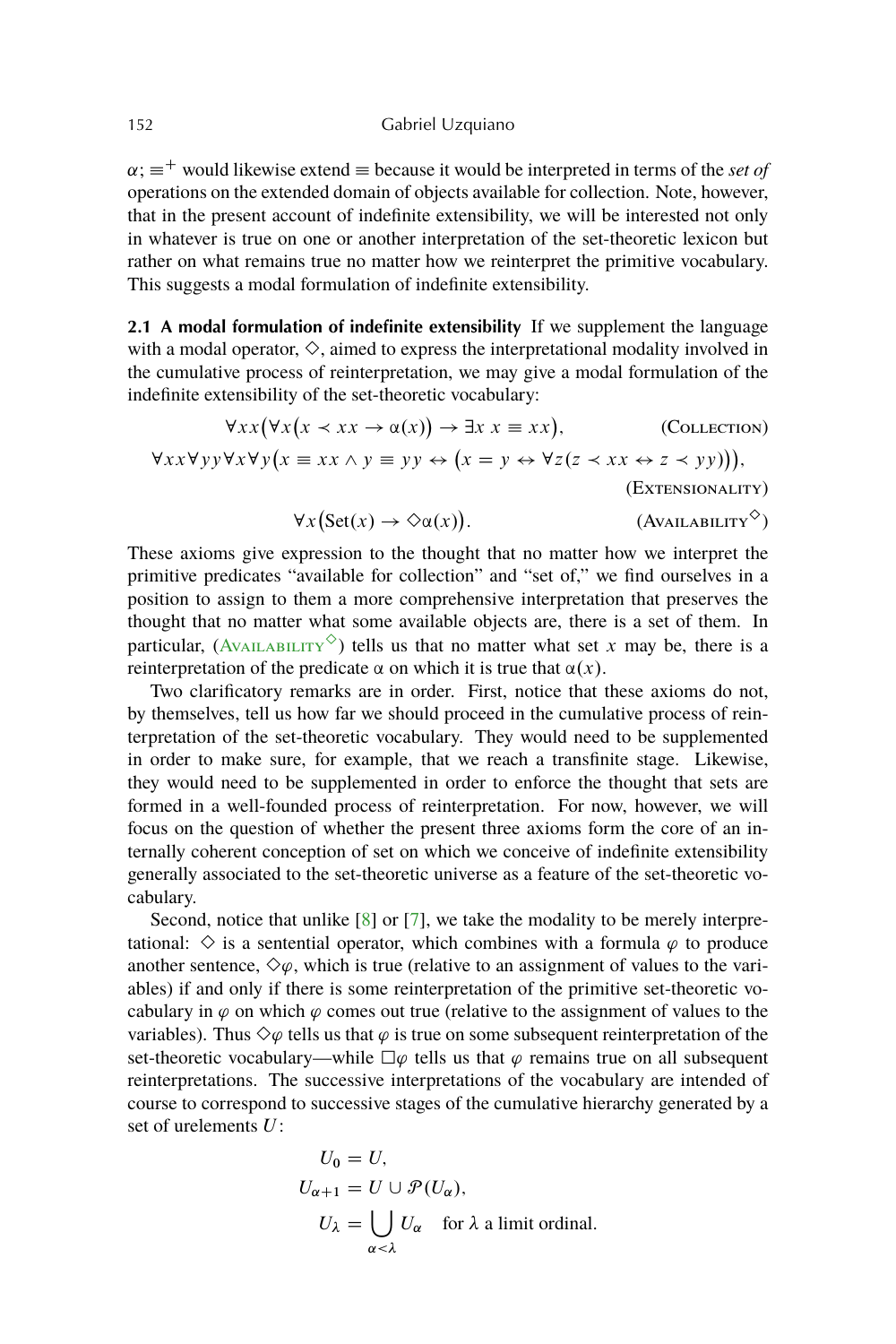The cumulative hierarchy gives rise to a cumulative hierarchy of successive admissible interpretations of the primitive predicate  $\alpha$ :

$$
\alpha_0 = U,
$$
  
\n
$$
\alpha_{\alpha+1} = U \cup \mathcal{P}(U_{\alpha}),
$$
  
\n
$$
\alpha_{\lambda} = \bigcup_{\alpha < \lambda} U_{\alpha} \quad \text{for } \lambda \text{ a limit ordinal.}
$$

Admissible interpretations of  $\alpha$  are in turn correlated with admissible interpretations of  $\equiv$ , whereby objects in the extension of one predicate are collected into sets in the extension of the other in accordance with (COLLECTION). These interpretations give rise to admissible interpretations of each of the defined predicates Set and  $\in$ . In particular, we come to the following cumulative hierarchy of interpretations of Set and  $\in$ :

$$
\begin{aligned}\n\text{Set}_0 &= \mathcal{P}(U), \\
\text{Set}_{\alpha+1} &= \text{Set}_{\alpha} \cup \mathcal{P}(\text{Set}_{\alpha}), \\
\text{Set}_{\lambda} &= \bigcup_{\alpha < \lambda} \text{Set}_{\alpha} \cup \mathcal{P}(\bigcup_{\alpha < \lambda} \text{Set}_{\alpha}) \quad \text{for } \lambda \text{ a limit ordinal.}\n\end{aligned}
$$

Likewise, successive reinterpretations of  $\alpha$  and  $\equiv$  result in reinterpretations of the predicate  $\in$ :

$$
\in_{\alpha} = \in \cap \langle U_{\alpha}, \operatorname{Set}_{\alpha} \rangle.
$$

You may have noticed an omission. We offered no explicit specification of admissible interpretations of  $\equiv$ , which would form a cumulative hierarchy of one-many relations. But while we have singular and plural variables in the metalanguage, we have no variables that would allow us to range over one-many relations of the appropriate sort. No matter, we can still encode  $\equiv^{\alpha}$  by means of  $\in_{\alpha}$ , which is itself a binary relation. For after all,

$$
\forall xx \forall x \big(x \equiv_{\alpha} xx \leftrightarrow \forall x \big(y \in_{\alpha} x \leftrightarrow y \prec xx\big)\big).
$$

The cumulative hierarchy of pure sets corresponds to a cumulative hierarchy of reinterpretations of the set-theoretic vocabulary in which  $U = \emptyset$  and there are no available objects in the first stage of interpretation.<sup>[6](#page-17-0)</sup>

**2.2 Which modal logic?** We have described a process of reinterpretation of the settheoretic vocabulary of the expanded language, and we have suggested a modal formulation of the indefinite extensibility of Set in which the modality is merely interpretational. We are now in a position to outline the modal logic that is appropriate for the interpretational modality which concerns us. The intended interpretation of the modality involves reinterpretations of the set-theoretic vocabulary over the domain of all objects. Thus we are interested in a *constant domain* model theory in which a "world" is a formal counterpart of an interpretation of the primitive set-theoretic vocabulary  $\ell_{\alpha}$ , given by an ordered pair  $\langle U_{\alpha}, \equiv_{\alpha} \rangle$ .

We may think of a constant domain model for the modal extension of the language of plural set theory as given by an ordered quadruple  $\langle W, D, \leq, I \rangle$ , where as usual, I specifies the interpretation of the nonlogical vocabulary at each world,  $W$  is a set of "possible worlds," and  $D$  is a domain of quantification over which singular and plural quantifiers are supposed to range. We know of course that  $D$  must be a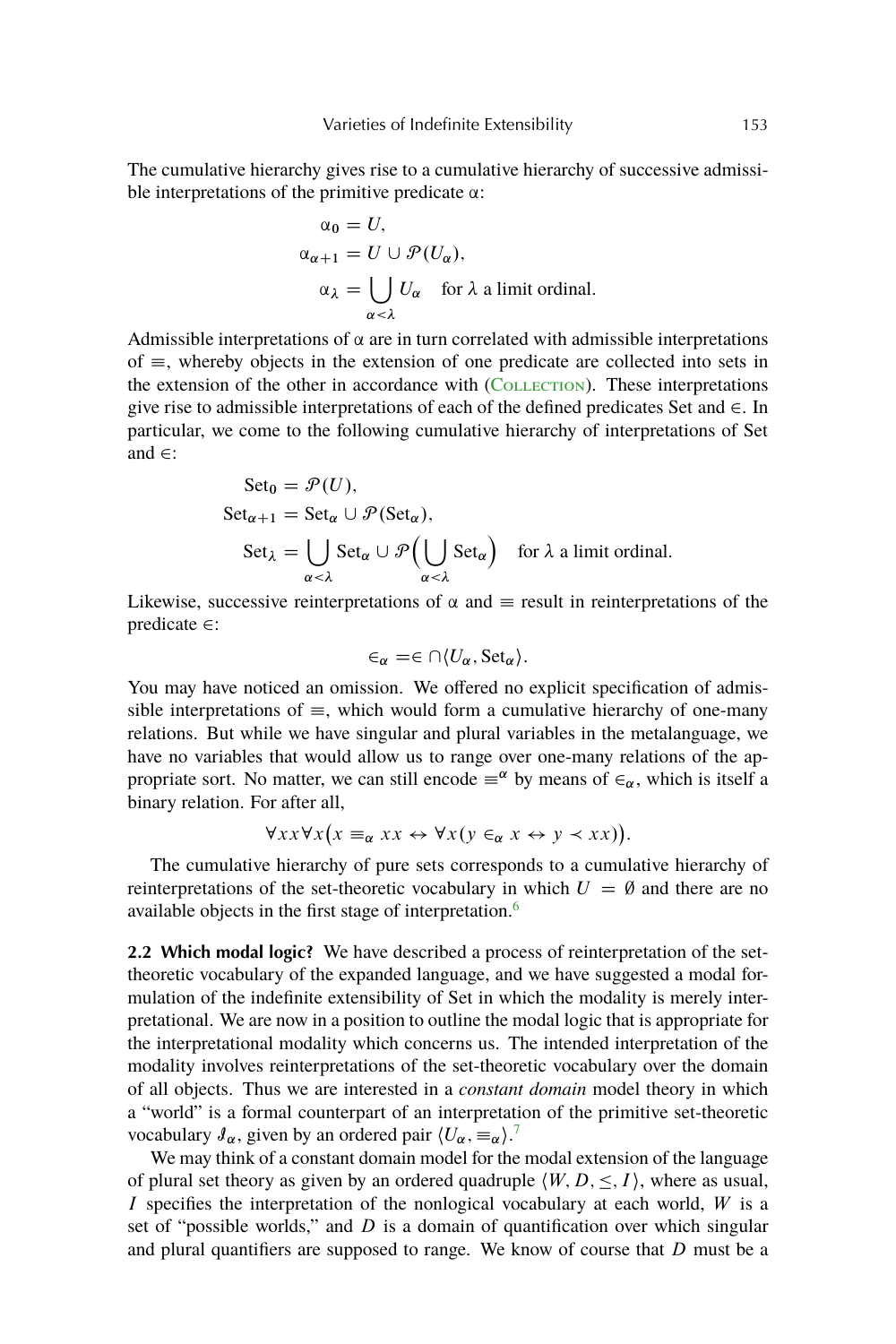<span id="page-7-0"></span>set and cannot contain all objects on pain of contradiction. Still, you may think of each stage of the cumulative hierarchy described above as the domain of a constant domain model of the appropriate sort in which each "world" corresponds to a stage in the process of reinterpretation.

The accessibility relation,  $\leq$ , is the relation an interpretation  $\mathcal{J}_{\alpha}$  bears to  $\mathcal{J}_{\beta}$  whenever  $\mathcal{J}_{\beta}$  extends  $\mathcal{J}_{\alpha}$ ; that is,  $U_{\alpha} \subseteq U_{\beta}$  and  $\equiv_{\alpha} \subseteq \equiv_{\beta}$ . Thus  $\leq$  is a partial order of the set of worlds: reflexive, antisymmetric, and transitive, which suggests that the appropriate modal logic should extend S4, which is the minimal normal modal logic equipped with the following modal axioms:

$$
\varphi \to \Diamond \varphi \qquad (Axiom T)
$$

$$
\diamondsuit \diamondsuit \varphi \to \diamondsuit. \tag{Axiom 4}
$$

Moreover, it is reasonable to assume that  $\leq$  is directed: no matter what two interpretations may be, there is a more comprehensive interpretation which extends them both. In this respect at least, the framework is similar to the one outlined in [\[13\]](#page-18-0) and [\[9\]](#page-18-0).<sup>[8](#page-17-0)</sup> This makes  $\leq$  at least a directed partial order governed by the axioms of S4.2, which is the normal logic extending S4 by means of the axiom

$$
\diamondsuit \Box \varphi \to \Box \diamondsuit \varphi. \tag{G}
$$

Since we work in a constant domain model theory, the range of models we are interested in will validate singular and plural formulations of the Barcan (BF) and converse Barcan formula (CBF):

$$
\Box \forall x \varphi \to \forall x \Box \varphi, \qquad \Box \forall x x \varphi \to \forall x x \Box \varphi, \qquad (CBF)
$$

$$
\forall x \Box \varphi \to \Box \forall x \varphi, \qquad \forall xx \Box \varphi \to \Box \forall xx \varphi. \tag{BF}
$$

The validity of singular and plural versions of (CBF) and (BF) illustrates the fact that the phenomenon of indefinite extensibility is concerned not with ontology but rather with language. In this framework, we expect to validate the necessity of identity and the *one of* relation

$$
\forall x \forall y (x = y \to \Box x = y), \qquad (\Box =)
$$

$$
\forall xx \forall y (x \prec xx \rightarrow \Box x \prec xx). \tag{ \Box \prec )}
$$

The necessity of identity is derivable from the interaction of propositional modal logic and the logic of identity. $9 \text{ Since each reinforcement of the set-theoretic vo-}$  $9 \text{ Since each reinforcement of the set-theoretic vo-}$ cabulary is meant to extend earlier interpretations, we expect to validate similar principles for two primitive predicates:

$$
\forall x \big( \alpha(x) \to \Box \alpha(x) \big), \tag{ } \Box \alpha)
$$

$$
\forall xx \forall x (x \equiv xx \rightarrow \Box x \equiv xx). \tag{}
$$

If we take ( $\Box \alpha$ ) and ( $\Box \equiv$ ) as axioms, we can derive similar principles for Set and  $\in$ :

$$
\forall x (\text{Set}(x) \to \Box \text{Set}(x)), \qquad (\Box \text{Set})
$$

$$
\forall x \forall y (x \in y \to \Box x \in y).^{10} \tag{}
$$

The formalism invites some apparently uncomfortable questions. One may wonder at this point what interpretation of the set-theoretic vocabulary should be counted as "actual" with respect to the interpretational modality. This is tantamount to the question of what exactly is the current interpretation of  $\alpha$  and  $\equiv$  and, likewise, what is the current interpretation of Set and  $\in$ . There is, however, an air of parochiality to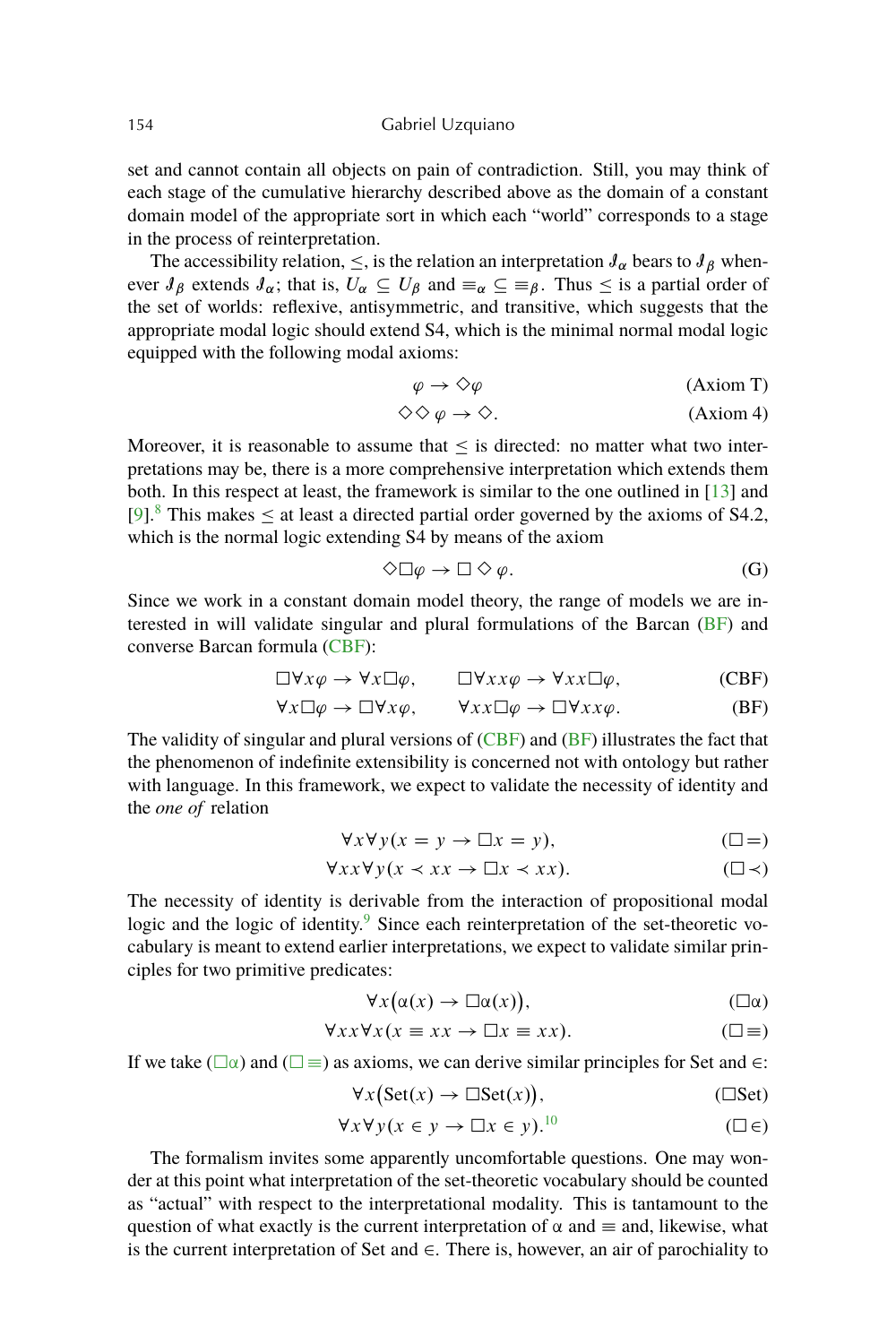such questions. For given the indefinite extensibility of the process of interpretation, it may be more fruitful to focus not on what is the case relative to one interpretation or another, but rather on what remains the case no matter how far we ascend in the process of reinterpretation of the set-theoretic vocabulary.

This problem is completely parallel to one arising for philosophers who take modal formulation of indefinite extensibility to be grounded on the potential nature of the set-theoretic universe. And the answer is parallel to the response they offer. Whatever the current stage of interpretation, it is more fruitful to think of the axioms of set theory as being concerned not with a specific interpretation of the settheoretic vocabulary, but rather with successive reinterpretations of the vocabulary. On this point of view, we need not locate ourselves in the cumulative hierarchy of reinterpretation but rather would aim to make perfectly general claims that apply, regardless of one's position in the process of reinterpretation. The intended generality of a set-theoretic assertion in the plural language of set theory is best captured by its modalization in the modal extension of this language. To be more precise, let the *modalization* of a well-formed formula  $\varphi$  of the language of plural set theory be the well-formed formula  $\varphi^{\diamondsuit}$  of the modal extension of the language that results when atomic subformulas of the form  $\alpha(t)$  and  $t \equiv tt$  are prefixed with an occurrence of  $\Diamond$  as in  $\Diamond$  $\alpha(t)$  and  $\Diamond t \equiv tt$ . Once we do this, we can check that  $(x \in y)$ <sup> $\diamond$ </sup> becomes  $\Diamond x \in y$  and  $(\text{Set}(x))^{\Diamond}$  becomes  $\Diamond$  Set $(x)$ .<sup>[11](#page-17-0)</sup>

Moreover, we can now check that if  $\varphi^{\diamondsuit}$  is the modalization of a well-formed formula  $\varphi$ , then  $\varphi^{\diamondsuit}, \diamondsuit \varphi^{\diamondsuit}$ , and  $\square \varphi^{\diamondsuit}$  will all be equivalent. This is proved by induction on the complexity of well-formed formulas of the language of plural set theory. In the context of T, we need only check that  $\varphi^{\diamond} \to \Box \varphi^{\diamond}$ . If  $\varphi$  is an atomic well-formed formula, then  $(\Box \alpha)$  and  $(\Box \equiv)$  will allow us to derive  $\Diamond \varphi^{\Diamond} \rightarrow \Diamond \Box \varphi^{\Diamond}$ . By  $(G)$ , we conclude  $\Diamond \varphi^{\Diamond} \to \Box \Diamond \varphi^{\Diamond}$ . For  $\neg \psi^{\Diamond}$ , we apply the inductive hypothesis to  $\psi^{\Diamond}$  and derive the conditional. For  $(\psi_1^{\diamondsuit} \wedge \psi_2^{\diamondsuit})$ , we argue  $\diamondsuit (\psi_1^{\diamondsuit} \wedge \psi_2^{\diamondsuit}) \rightarrow (\diamondsuit \psi_1^{\diamondsuit} \wedge \diamondsuit \psi_2^{\diamondsuit})$ . By inductive hypothesis,  $\Diamond(\psi_1^{\Diamond}\wedge\psi_2^{\Diamond})\rightarrow (\Box\psi_1^{\Diamond}\wedge\Box\psi_2^{\Diamond})$ , whence  $\Diamond(\psi_1^{\Diamond}\wedge\psi_2^{\Diamond})\rightarrow$  $\square(\psi_1^{\diamond}\wedge\psi_2^{\diamond})$ . For  $(\exists x \varphi)^{\diamond}$ , note that by  $(BF)$ ,  $\square \exists x \varphi^{\diamond} \rightarrow \exists x \diamond \varphi^{\diamond}$ . By inductive hypothesis,  $\Diamond \exists x \varphi^{\Diamond} \rightarrow \exists x \Box \varphi^{\Diamond}$ . But since  $\exists x \Box \varphi^{\Diamond} \rightarrow \Box \exists x \varphi^{\Diamond}$ , we have  $\Diamond(\exists x \varphi)$ <sup> $\diamond$ </sup>  $\rightarrow \Box(\exists x \varphi)$ <sup> $\diamond$ </sup>. A completely parallel argument takes care of the case of the plural quantifier.

The point of this result is to guarantee that the modalization of a formula receives the same evaluation no matter where one is located in the cumulative process of reinterpretation. If we interpret set-theoretic assertions to be implicitly modalized statements, then the question of what is the current interpretation of the set-theoretic vocabulary falls out as completely irrelevant for the purposes of set theory. From this perspective, one could take the assertions made by set theorists to correspond to the modalizations of perfectly general claims, whose quantifiers are implicitly restricted to the domain of all objects that eventually become available for collection. For example, the pair set axiom becomes

$$
\forall x \forall y (\Diamond \alpha(x) \land \Diamond \alpha(y) \rightarrow \exists z \forall u (\Diamond u \in z \leftrightarrow u = x \lor u = y)).
$$

When we take the quantifiers to be restricted to objects that eventually become available for collection, this claim is tantamount to the fact that whatever x and y may be, we may eventually come to an interpretation of the set-theoretic vocabulary on which a certain z becomes the pair set  $\{x, y\}$ .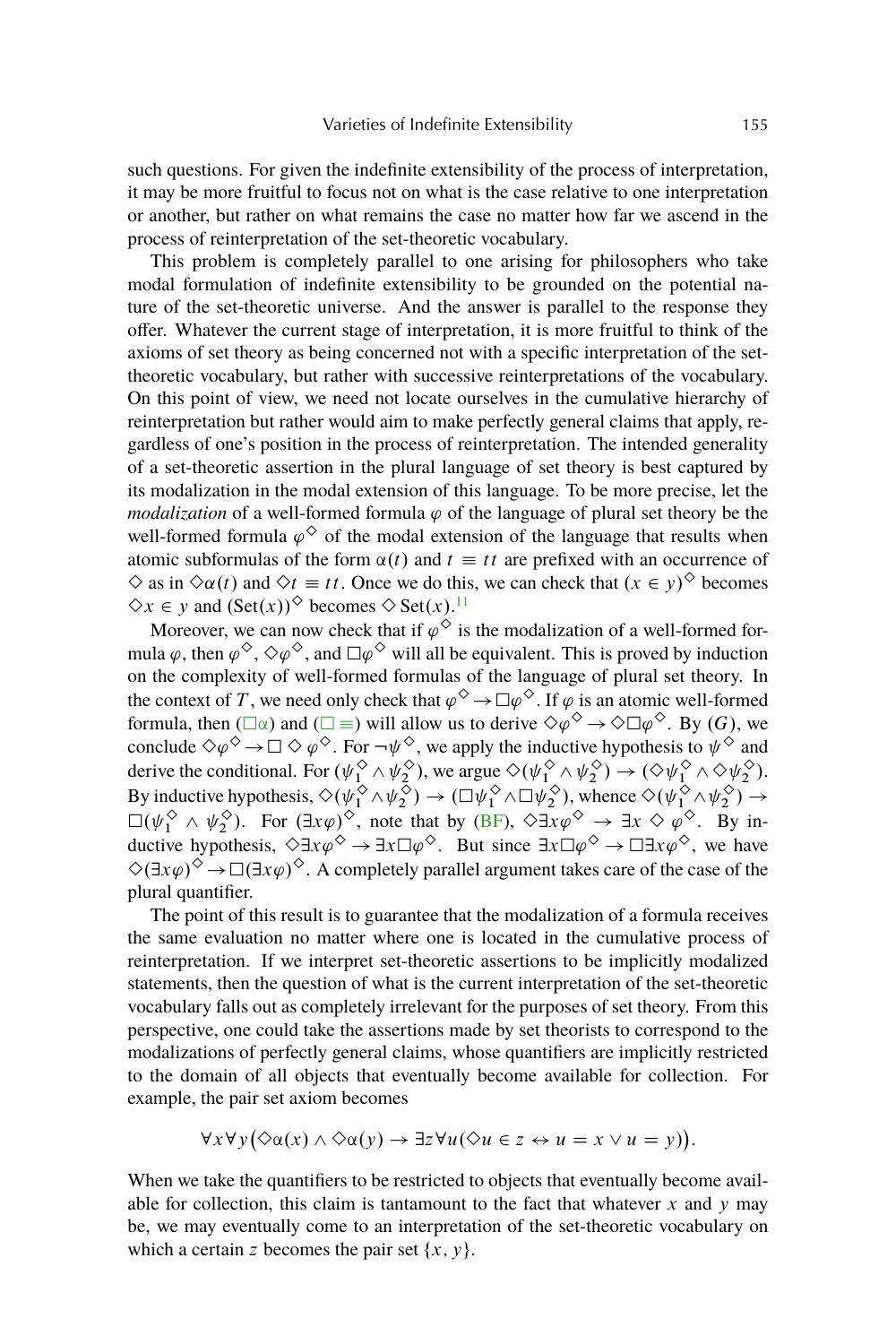#### **3 Three Prima Facie Objections**

Much work remains to be done, but hopefully, we have a sufficiently detailed outline of the linguistic model of indefinite extensibility to begin a preliminary discussion of its merits. There may appear to be decisive objections to the linguistic model and drawbacks. There are, in particular, three prima facie objections, which are sufficiently serious to suggest that the linguistic model of indefinite extensibility may not be more than an intellectual curiosity that deserves attention only for purposes of bookkeeping as a somewhat extravagant vision of the subject matter of set theory. The remainder of the paper will attempt to dispel that impression and urge us to take seriously the linguistic model of indefinite extensibility outlined in Section [2.](#page-3-0)

**3.1 What ontological conception of set?** One immediate problem with the linguistic model is that it must be supplemented with some ontological conception of set in order to replace the conception of set as constituted by its elements. On this conception of set, the elements of the set are ontologically prior to them. Indeed, it is precisely this relation of priority that lies at the heart of the modality involved in the modal conception of indefinite extensibility outlined at the outset. The elements are prior to the set in the sense that their existence is all it takes for the potential existence of the set. This picture naturally invites us to think that the formation of a set of non-selfmembered sets in an antecedently given domain calls for an expansion of the initial domain into a strictly more comprehensive one, which includes a further *sui generis* object constituted by the objects in the initial domain. But since we wanted to avoid any reliance on a primitive understanding of the relation such sets are supposed to bear to its elements, we owe an alternative characterization of what a set is and what it is for a set to have some objects as elements.

But whatever ontological conception of set we bring to the table, it should be able to accommodate the *invalidity* of each of the following modal principles:

$$
\forall x (\Diamond x \equiv xx \to x \equiv xx). \tag{ \Diamond \equiv )}
$$

This principle tells us that if an object x is not a set of some objects  $xx$ , then x will never become a set of  $xx$  no matter how far we ascend in the cumulative process of set formation. Successive stages in the cumulative hierarchy involve the formation of new sets, never the transformation of nonsets into sets. Two more invalid modal principles are the following:

$$
\forall x (\Diamond \operatorname{Set}(x) \to \operatorname{Set}(x)), \qquad (\Diamond \operatorname{Set})
$$

$$
\forall x \forall y (\Diamond x \in y \to x \in y). \tag{\diamond \in}
$$

Now, we must reject all three principles when we take the modality involved in them to be merely interpretational. What is a set of some objects at a more comprehensive interpretation of  $\equiv$  can still be counted as a nonset by an earlier interpretation of the set-theoretic vocabulary. And likewise, what is a nonset on one interpretation of the set-theoretic vocabulary can become a set on a more comprehensive interpretation of Set. Finally, an object can not be an element of another on one interpretation of  $\epsilon$ , but it may become one on a more comprehensive interpretation.

The challenge at this point is to come up with an ontological conception of set on which to make sense of the failure of the preceding modal principles. Perhaps we should think of a set as a mere node in a structure that satisfies certain formal conditions imposed by the axioms given at the outset. The set-theoretic universe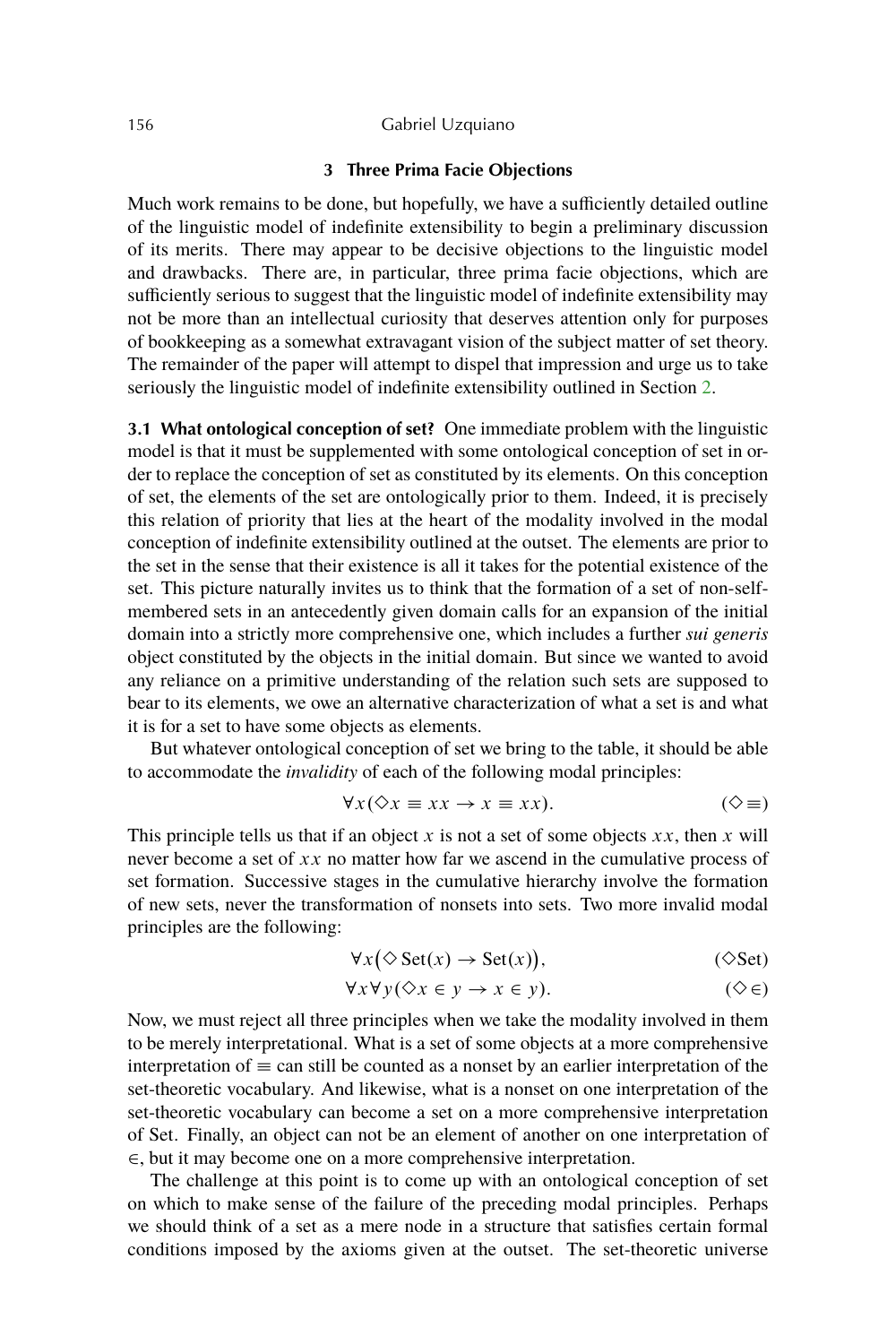could perhaps be reduced to a domain of objects related by a formally appropriate relation that satisfies the relevant axioms. The indefinite extensibility of *set* amounts to the availability of a more comprehensive interpretation of  $\in$  on which more objects stand in a relation that satisfies the axioms of set theory. But one may well object to this that there is much more to the element-set relation than to stand in a relation that satisfies certain structural conditions; one may be tempted to dismiss the linguistic model of indefinite extensibility as a nonstarter.

**3.2 A proper class of nonsets** A second important problem for the linguistic model of indefinite extensibility is related to the first difficulty. Familiar cardinality considerations tell us that no matter how far we find ourselves in the cumulative process of reinterpretation, the ability to provide a strictly more comprehensive interpretation of  $\alpha$  and  $\equiv$  requires the existence of an immensely abundant stock of nonsets, which may eventually be recast as further sets. In particular, the linguistic model appears to require a proper class of nonsets at each stage of reinterpretation.<sup>[12](#page-17-0)</sup> By replacement, we infer that the nonsets cannot form a set. But since every nonset is routinely taken to be an urelement, we find that there is no reinterpretation of the set-theoretic vocabulary on which a set may contain all the urelements as members. This is supposed to be in conflict with the iterative conception of set on which the urelements are supposed to form a set at the very first stage of the cumulative hierarchy and to deprive us from certain uses of the assumption that the urelements form a set.<sup>[13](#page-17-0)</sup>

**3.3 A revenge problem?** The third and final objection is that once we realize that each reinterpretation of the set-theoretic vocabulary extends earlier available interpretations, one may be tempted to combine all the interpretations of  $\alpha$  and  $\equiv$  into a *final* interpretation of the set-theoretic vocabulary. You may, for example, want to interpret  $\alpha$  to apply to all objects that eventually become available in the extension of one or another reinterpretation of the predicate. And you may similarly want to take  $\equiv$  to relate an object with some objects if and only if they are eventually so related by one or another reinterpretation of the predicate. But we can of course specify the putative interpretations mentioned above with the help of a modal operator:

- $\alpha^{\diamond}(x)$  abbreviates:  $\diamond \alpha(x)$ ;
- $\bullet \equiv^{\diamond}(x)$  abbreviates:  $\diamondsuit x \equiv x x$ .

If the newly defined predicates are admissible reinterpretations of the set-theoretic vocabulary, then they will automatically induce a reinterpretation of the defined predicates Set and  $\in$ .<sup>[14](#page-17-0)</sup> For example,

- Set $^{\diamond}(x)$  abbreviates  $\diamond$  Set $(x)$ :
- $x \in \{^\diamond}$ y abbreviates  $\diamond x \in y$ .

But recall that the indefinite extensibility of the set-theoretic vocabulary would immediately commit us to the following instance of  $(A_{\text{VALABILITY}}^{\diamondsuit})$ :

$$
\forall x (\operatorname{Set}^{\diamondsuit}(x) \to \diamondsuit \alpha^{\diamondsuit}(x)). \tag{9}
$$

Since we have explicitly taken the interpretational modality to be governed by [\(Axiom 4\)](#page-7-0) ( $\Diamond \Diamond \varphi \rightarrow \Diamond \varphi$ ), we are on the verge of a contradiction. For the presence of this axiom forces us to collapse  $(A_{\text{VAILABILITY}}^{\diamond})$  into  $(A_{\text{VAILABILITY}})$ :

$$
\forall x (\text{Set}^{\diamondsuit}(x) \to \alpha^{\diamondsuit}(x)). \tag{10}
$$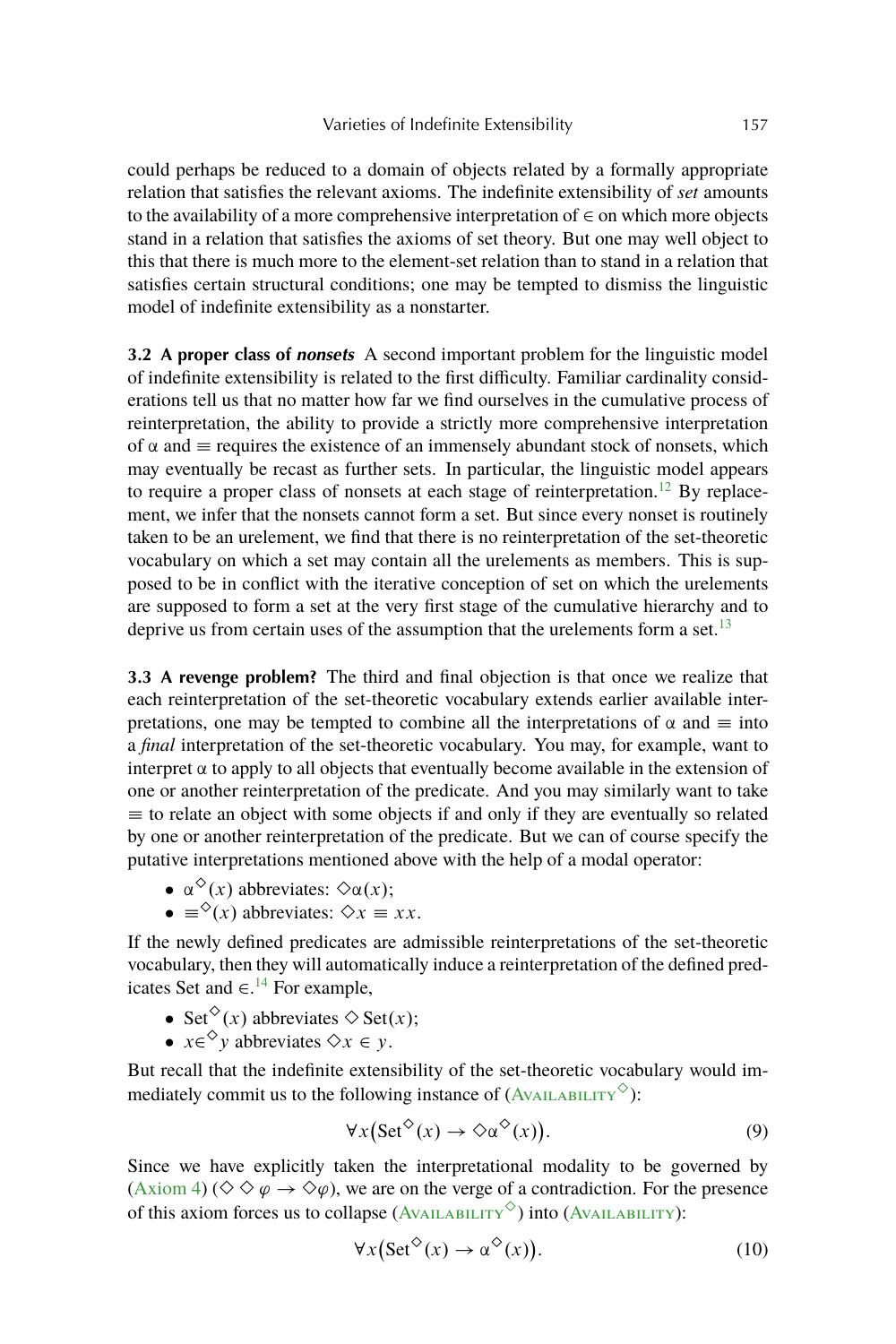And we know that (AVAILABILITY) is inconsistent with (COLLECTION) and (EXTEN[sionality\)](#page-4-0), which in this context reads

$$
\forall xx (\forall x (x \prec xx \rightarrow \alpha^{\diamondsuit}(x)) \rightarrow \exists x \ x \equiv^{\diamondsuit} xx), \tag{11}
$$

$$
\forall xx \forall yy \forall x \forall y (x \equiv^{\diamond} xx \land y \equiv^{\diamond} yy \leftrightarrow (x = y \leftrightarrow \forall z (z \prec xx \leftrightarrow z \prec yy))).
$$
\n(12)

To sum up the objection, note that if we let all the successive interpretations of  $\alpha$  and  $\equiv$  combine into a *final* admissible interpretation of the set-theoretic vocabulary,  $\alpha^{\diamond}$ and  $\equiv^{\diamond}$ , then we will generate a contradiction. But what could possibly prevent us from reinterpreting  $\alpha$ , read "available for collection," and  $\equiv$ , read "set of," to mean, respectively, "eventually available for collection" and "eventually a set of "? Unless we find a principled reason to resist the move, it will not even be clear that we have described an internally coherent vision of indefinite extensibility.

#### **4 In Defense of the Linguistic Model**

There is no denying that the preceding considerations appear as powerful reasons to resist the proposal now on the table. The aim of this section is to outline an answer to each of the three important objections faced by the linguistic model of indefinite extensibility.

**4.1 In response to the first concern: Representation** Let us focus on the relation a set bears to its elements. The set is not identical to its elements. The set is one, but the elements are generally many. The set can enter into the element-set relation, sometimes as a set and sometimes as an element, but the elements of the set are generally neither a set nor an element. But now the question arises of what it is for one to be a *set of* the others. It is not uncommon to respond that the set is *constituted* by its elements and that the elements are ontologically *prior* to the set. Since it is difficult to analyze the relation of priority in more basic terms, it is often taken to be primitive and unanalyzable. All this may be taken to suggest that there is much more to the relation a set bears to its elements than the mere satisfaction of whatever structural constraints have fallen out of the axioms of set theory. Instead, sets are often viewed as sui generis objects, and the set-theoretic domain provides the subject matter of set theory. What sets there are depends on what is the nature of the relation a set bears to its elements and how it interacts with the domain of nonsets. We begin with an antecedently given domain of objects and ask what sets must be admitted into our ontology in accordance with the nature of the "set of " relation.

But maybe there is an alternative model of the relation a set bears to its elements. The suggestion, instead, is that for an object to be a set of some objects is merely for one to represent—stand in for—the others.<sup>[15](#page-17-0)</sup> One important difference between this and the previous model of the relation a set bears to its elements is that it places no apparent constraints on the nature of a set; there is no requirement that sets be sui generis or that they bear some primitive and unanalyzable metaphysical relation to its elements. We are free to choose any representative for some given objects, provided the choices are globally sensitive to further considerations such as, for example, making sure that the resulting element-set relation verifies the axioms of set theory.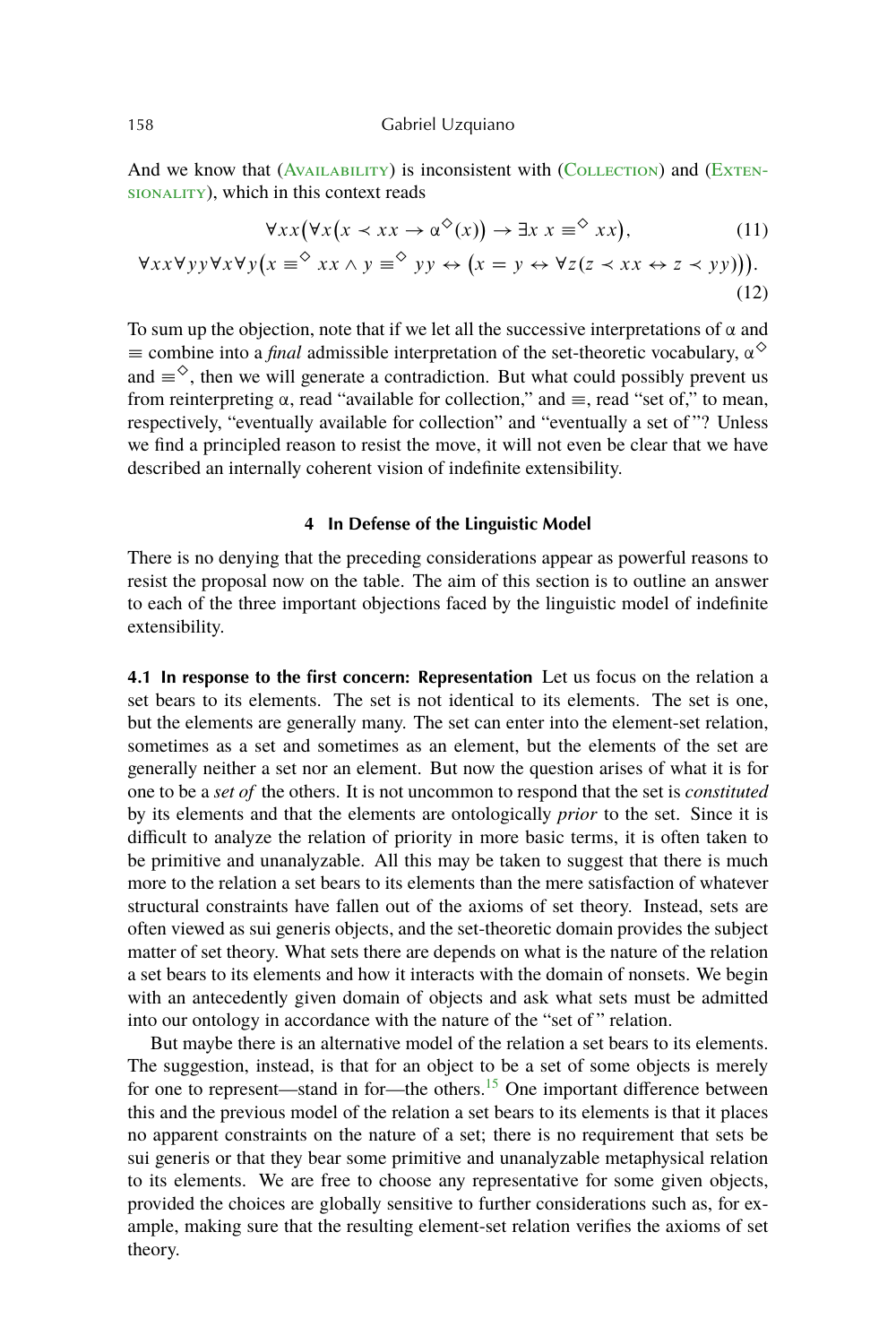But what exactly is it for a one-many relation to be a relation of representation over a given domain of objects? Very roughly, a relation of representation R over a given domain of objects is a one-many relation that assigns at most one representative to any objects in the domain. Of special interest are what we will call strict relations of representation over a domain of available objects. We will write that a one-many relation R is a *strict* relation of representation over a domain of objects characterized by some condition  $\varphi(x)$  if and only if R meets two specific constraints:

$$
\forall xx \ (\forall x \ (x \prec xx \rightarrow x \prec \varphi(x)) \leftrightarrow \exists x \ xRxx), \tag{13}
$$

$$
\forall xx \,\forall yy \,\forall x \forall y \big(xRxx \land yRyy \leftrightarrow \big(x = y \leftrightarrow \forall z (z \prec xx \leftrightarrow z \prec yy)\big)\big). \tag{14}
$$

Consider the first stage of the process described by Gödel. We begin with a domain of integers and form sets thereof. Now, consider the relation a set of integers bears to some integers; it represents them. The relation in which a set of integers stands with respect to its elements is a relation of strict representation over the domain of integers. Thus if the integers exhaust the range of initially available objects, then a relation of strict representation over them will include all sets of integers in its domain.

Notice, however, that there may be a multiplicity of strict relations of representation over the same domain. For we could instead consider an assignment of real numbers to sets of integers that satisfies conditions (13) and (14) above, and it would still count as a relation of representation over the domain of integers. The thought is that what matters is less the identity of the object we assign to some integers and more the fact that the assignment meets two merely structural constraints. Notice, in particular, that we do not require the objects that represent objects in the domain to lie themselves within the initial domain. If we start with a domain of natural numbers, there is no presumption that the objects that represent different collections of natural numbers should themselves be numbers. In fact, we will generally assume that not all of the objects in the domain of a strict relation of representation lie in the domain over which  $R$  is a relation of representation.

The thought should be clear by now. An interpretation of the primitive settheoretic vocabulary corresponds to a relation of strict representation, R, which constitutes the interpretation of  $\equiv$ , over a domain of available objects, U, which constitutes the interpretation of  $\alpha$ . (COLLECTION) and (EXTENSIONALITY) do indeed amount to the requirement that  $R$  be a relation of strict representation over  $U$ . In contrast to them, the point of  $(AVAILABILITY^{\diamond})$  is to make sure we continue the iteration of the "set of " operation. $16$ 

The moral of Russell's paradox as developed in the last section is that the domain of all sets does not support a strict relation of representation over its members. For if all sets could be contained in the interpretation of  $\alpha$ , then the interpretation of  $\equiv$ would constitute a relation of strict representation  $R$  over the domain of sets, which would, in turn, require some set to represent all and only non-self-membered sets. But we should not overstate the significance of this observation. For we are often interested in the availability of strict relations of representation over an antecedently given domain of objects. We should not forget, for example, that Cantor arrived at his theory of sets only by reflection on an earlier theory of sets of points on the line of real numbers. Sets of points became important for purposes of generalizing results primarily concerned with points in the real line. Sets are thus obtained by iterations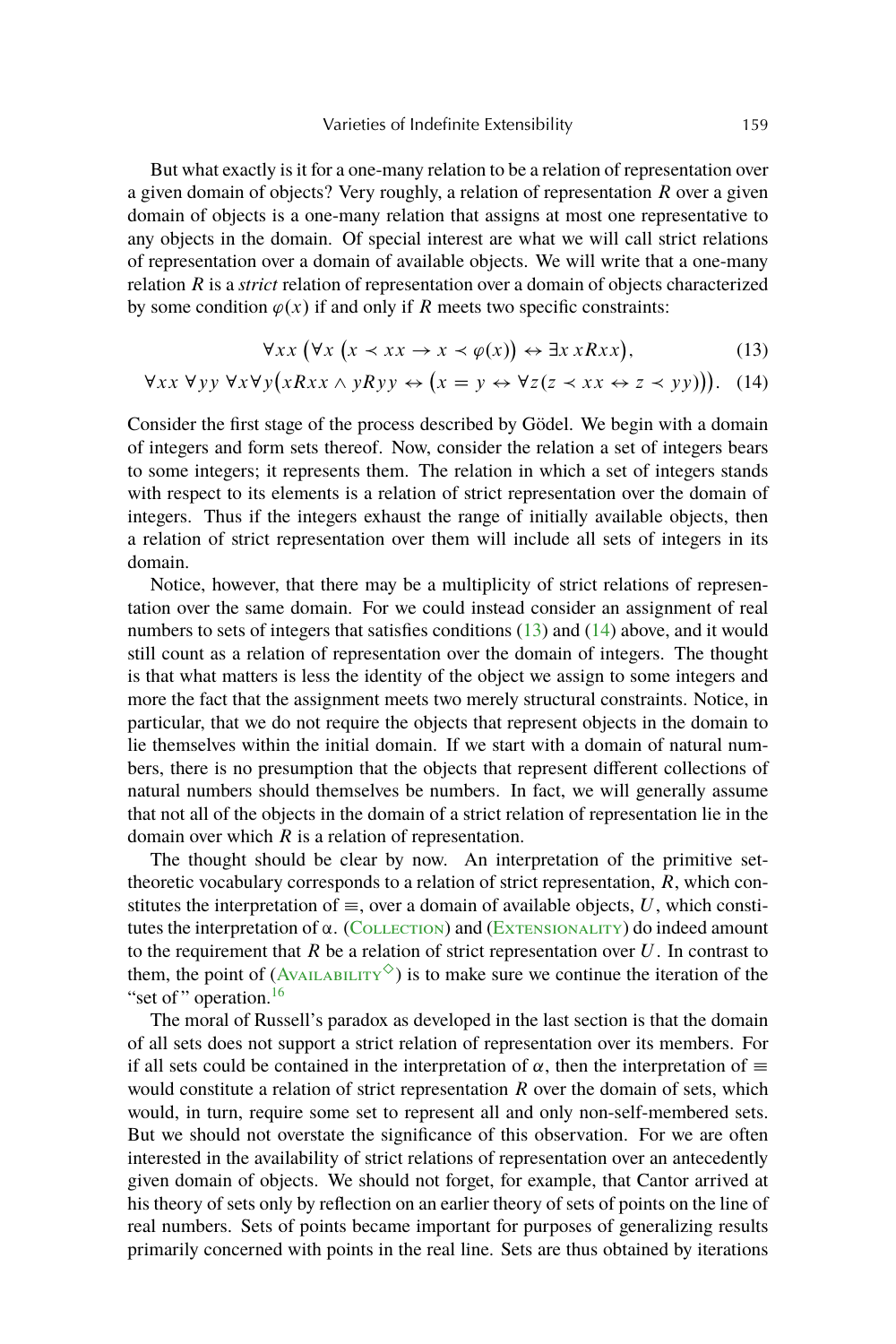<span id="page-13-0"></span>of the "set of " operation as famously described by Kurt Gödel in [\[6\]](#page-18-0). Gödel's conception of set may be recast in terms of representation. The "set of " operation on an antecedently given domain corresponds to the formation of a *strict* relation of representation over the domain. Gödel's thought becomes the suggestion that we begin with an antecedently given domain of individuals and proceed to iterate the formation of strict relations of representations over the successive domains of sets we have generated.

The model of representation, in other words, fits well with the linguistic model of indefinite extensibility. The subject matter of set theory on the present view is no longer constituted by a domain of sui generis objects but rather is to be identified with relations of strict representation over a domain. Perhaps more importantly for present purposes, there is no longer reason to think of the ontology of set theory as being constrained by the nature of the "set of " relation; quite the opposite. We are in a position to take the ontology of set theory as antecedently given at the outset and ask what relations on the domain are suitable interpretations of the "set of" predicate.<sup>[17](#page-17-0)</sup> Before we move on, however, let me note that the model of representation is not unprecedented. John L. Bell and Richard Cartwright explore a similar thought in [\[1\]](#page-18-0) and [\[3\]](#page-18-0), respectively. Erik Stenius provides an earlier precedent for the view in  $[12]$ .<sup>[18](#page-17-0)</sup> In this light, it is not difficult to recast the axioms of standard set theory as general principles concerning representation. For example, the axiom of extensionality tells us that no matter what some objects are, they are represented by at most one set. The pair set axiom tells us that no matter what two objects  $a$  and  $b$  are, they are represented by a set, and power set tells us that the subsets a set are themselves represented by a set. A similar interpretation is available for axioms such as union and replacement.

**4.2 In response to the second concern: Urelements versus nonsets** We have introduced a model of a set as a representative for certain objects. To be a set is to represent some objects. To be an element of a set is to be one of some objects represented by the set. Finally, to be an element is to be an element of some set.<sup>[19](#page-18-0)</sup> The definitions of Set and  $\in$  are only to be expected, but they suggest a significant departure from the standard characterization of *urelement* as a nonset. For in the present picture, there is no reason to think that a nonset must itself be an element of some set or another. In contrast, it is presumably more appropriate to think of an *urelement* as a nonset that is itself an element of some set or another. This suggests the following definition:

• vx abbreviates  $(\exists y \ x \in y \land \neg Set(x))$ , read "x is an urelement."

In this view, we have reason to think that nonsets will generally outstrip urelements: a tree may neither be a set nor an element relative to a relation of representation over the domain of integers. Alternatively, you may have wanted trees to be available at the first stage of the process of set formation, in which case a tree would have been an urelement. Quite generally, urelements are available at the first stage of the cumulative process of set formation, whereas many nonsets eventually become sets at later stages in the cumulative hierarchy.

**4.3 In response to the third concern: Strict representation** Only the last concern remains. What is there to prevent us from combining the successive interpretations of the primitive set-theoretic predicates  $\alpha$  and  $\equiv$  into an ultimate interpretation of the set-theoretic vocabulary, which we could specify with the help of a modal operator: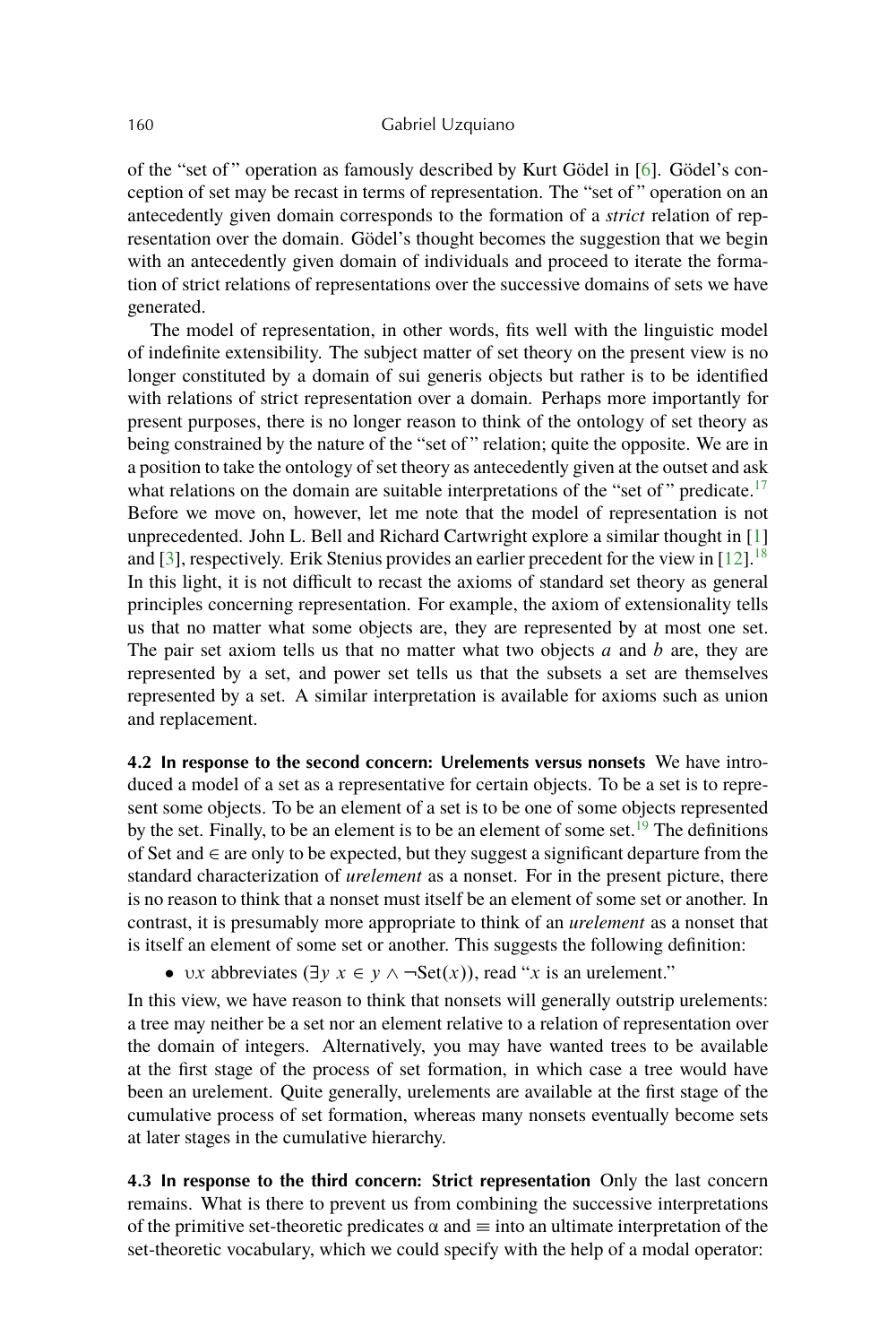- $\alpha^{\diamond}(x)$ , which abbreviates:  $\diamond \alpha(x)$ ;
- $x \equiv^{\diamond} xx$ , which  $\diamond x \equiv xx$ .

This putative interpretation of the primitive vocabulary takes an object to be available if and only if it ever falls under an interpretation of  $\alpha$  in the cumulative process of reinterpretation. Likewise, an object represents some objects if and only if it represents them under some reinterpretation of  $\equiv$ .

We have taken the interpretational modality involved in our account of indefinite extensibility to be governed by the principle by axiom 4

$$
\diamondsuit \diamondsuit \varphi \to \diamondsuit \varphi. \tag{Axiom 4}
$$

But in the presence of (Axiom 4), (AVAILABILITY<sup> $\diamond$ </sup>) collapses into (AVAILABILITY), which is inconsistent with (COLLECTION) and (EXTENSIONALITY).

One option at this point of course is to backtrack and revise the commitment to S4.2 as the appropriate modal logic for interpretational modality. This may seem counterintuitive at first, but I think it could be motivated by an open-ended view of the cumulative process of reinterpretation.<sup>[20](#page-18-0)</sup> It is perhaps tempting to assume at the outset that there is a perfectly delimited range of ever more comprehensive interpretations of the set-theoretic vocabulary that remains invariant no matter where we locate ourselves in the cumulative process of reinterpretation. But this suggestive image may in fact distort the open-ended nature of the cumulative process of reinterpretation; not only does the mechanism of reinterpretation transcend every candidate interpretation of the set-theoretic vocabulary, the very idea of a candidate interpretation may be sensitive to our location in the cumulative hierarchy. Maybe the range of candidate interpretations evolves as we ascend the ladder of ever more comprehensive interpretations and is as open-ended as the interpretation of the set-theoretic vocabulary itself. This would give us a rationale for the rejection of (Axiom 4) for the interpretational modality involved in the account. What constitutes an admissible reinterpretation of the set-theoretic vocabulary at one point may not have constituted an admissible interpretation at an earlier point in the cumulative process of reinterpretation.

The suggestion is that we are not entitled to assume the existence of a fixed range of admissible interpretations over which we make generalizations. Note that on this view, one should take the interpretation of  $\equiv^{\diamond}$  to be as open-ended as the interpretation of  $\equiv$  is supposed to be: maybe further candidate interpretations emerge only as we consider more and more comprehensive interpretations of the predicate  $\equiv$ . There is, at this point, no ontological indeterminacy, only linguistic indeterminacy. There is a perfectly comprehensive domain of all objects, and we may avail ourselves of plural quantification over them with the assurance that it will be governed by the usual principles of the theory of plural quantification, including plural comprehension. What there is not is a perfectly delimited and invariant range of candidate interpretations of the set-theoretic vocabulary, only ever more comprehensive classes of candidate interpretations suggested by our progression through the cumulative process of reinterpretation.

But if there is no invariant, perfectly delimited range of candidate interpretations for the set-theoretic vocabulary, then there is no reason to think that  $\equiv^{\diamond}$  univocally expresses a single concept; instead, much like  $\equiv$ , we should treat it as an open-ended predicate which admits of different interpretations at different stages in the cumulative process of reinterpretation. To the extent to which a candidate interpretation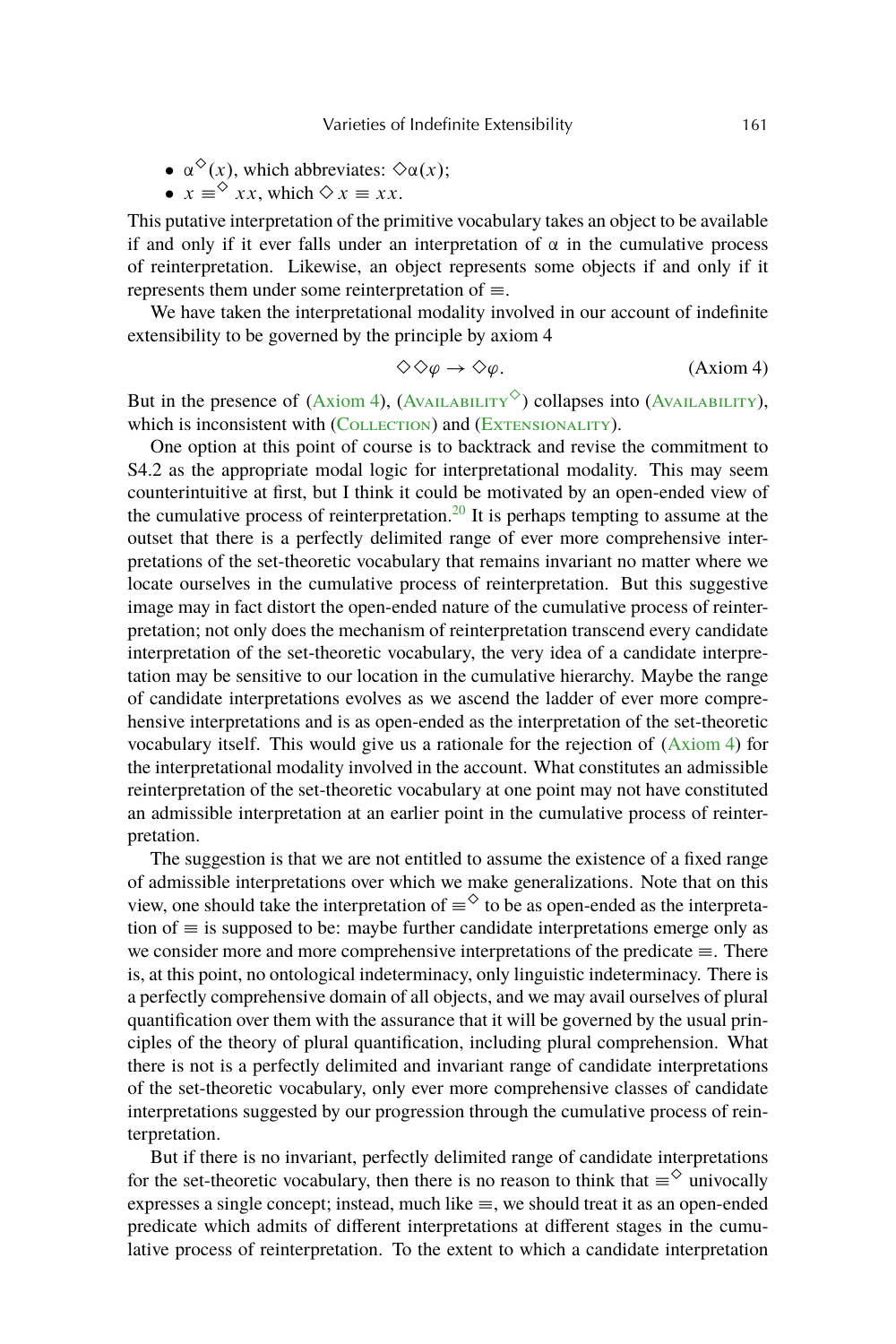for the set-theoretic vocabulary ought to provide a perfectly delimited extension for them, that is, they ought not to be open-ended, we would seem to have a reason of principle for rejecting  $\equiv^{\diamond}$  as a candidate interpretation of  $\equiv$ . The open-ended character of  $\infty$  is supposed to originate from the speakers' inability to anticipate all candidate interpretations of the set-theoretic vocabulary; as they inadvertently move up in the cumulative hierarchy, they begin to anticipate more and more candidate interpretations, but there is no ultimate interpretation of  $\equiv^{\diamond}$  just like there is no ultimate interpretation of  $\equiv$ .

This general line of response is not without consequence. Part of the reason the modal formulation of the linguistic model of indefinite extensibility recommended itself had to do with the ability to give a more general formulation of the view. In addition to this, set-theoretic axioms and other assertions were supposed to tacitly involve modal versions of the standard set-theoretic predicates. Otherwise, settheoretic statements might turn out to be too parochial to be of interest. If the pair-set axiom is only concerned with the current interpretation of the set-theoretic vocabulary, then it will remain an open question whether the axiom will still obtain when we move to more comprehensive interpretations of the language. One of the costs which we incur if we respond to the third concern by insisting on the open-ended character of  $\equiv^{\diamond}$  is to make the modalization of set-theoretic statements enjoy a measure of parochiality, since there is no guarantee that we will not at some point come to occupy a perspective on which the range of candidate interpretations of  $\equiv$  becomes richer and more varied.

Fortunately, there is no need to pay the high costs associated with the response. For we can just point out that there is a principled reason why  $\alpha^{\diamond}$  and  $\equiv^{\diamond}$  do not, by themselves, constitute an admissible interpretation of the primitive set-theoretic vocabulary. There is a principled reason for this. The extension of  $\equiv^{\diamond}$  is *not* a strict relation of representation over the domain provided by  $\alpha^{\diamond}$ . This is a crucial difference between the putative interpretations  $\alpha^{\diamond}$  and  $\equiv^{\diamond}$ , on the one hand, and successive interpretations of the form  $\alpha_{\alpha}$  and  $\equiv_{\alpha}$ , on the other, for each ordinal  $\alpha$ . Whether  $\alpha$  is 0 or a successor ordinal or a limit, it is invariably the case that  $\equiv_{\alpha}$  is a relation of strict representation over the domain afforded by the extension of  $\alpha_{\alpha}$ . This is what explains the fact that they satisfy the axioms (COLLECTION) and (EXTENSIONALITY), whereas there is no reason to think that  $\alpha^{\diamond}$  and  $\equiv^{\diamond}$  are governed by them. Indeed, the paradox shows that they are not.

The main advantage of this line of response is that it enables us to assume that there is a perfectly delimited range of ever more comprehensive interpretations of the set-theoretic vocabulary that remain invariant no matter where we locate ourselves in the cumulative process of reinterpretation. This, in turn, allows us to make use of the modalization of various set-theoretic statements to express perfectly general claims to do with the entire sequence of admissible reinterpretations of the set-theoretic vocabulary.

## **5 Conclusion**

Much work remains to be done. In the best-case scenario, we have taken a vision of indefinite extensibility that many may initially have regarded as extravagant, and we have responded to three seemingly powerful considerations against it. The core of this indefinite extensibility vision is encapsulated by three axioms phrased in a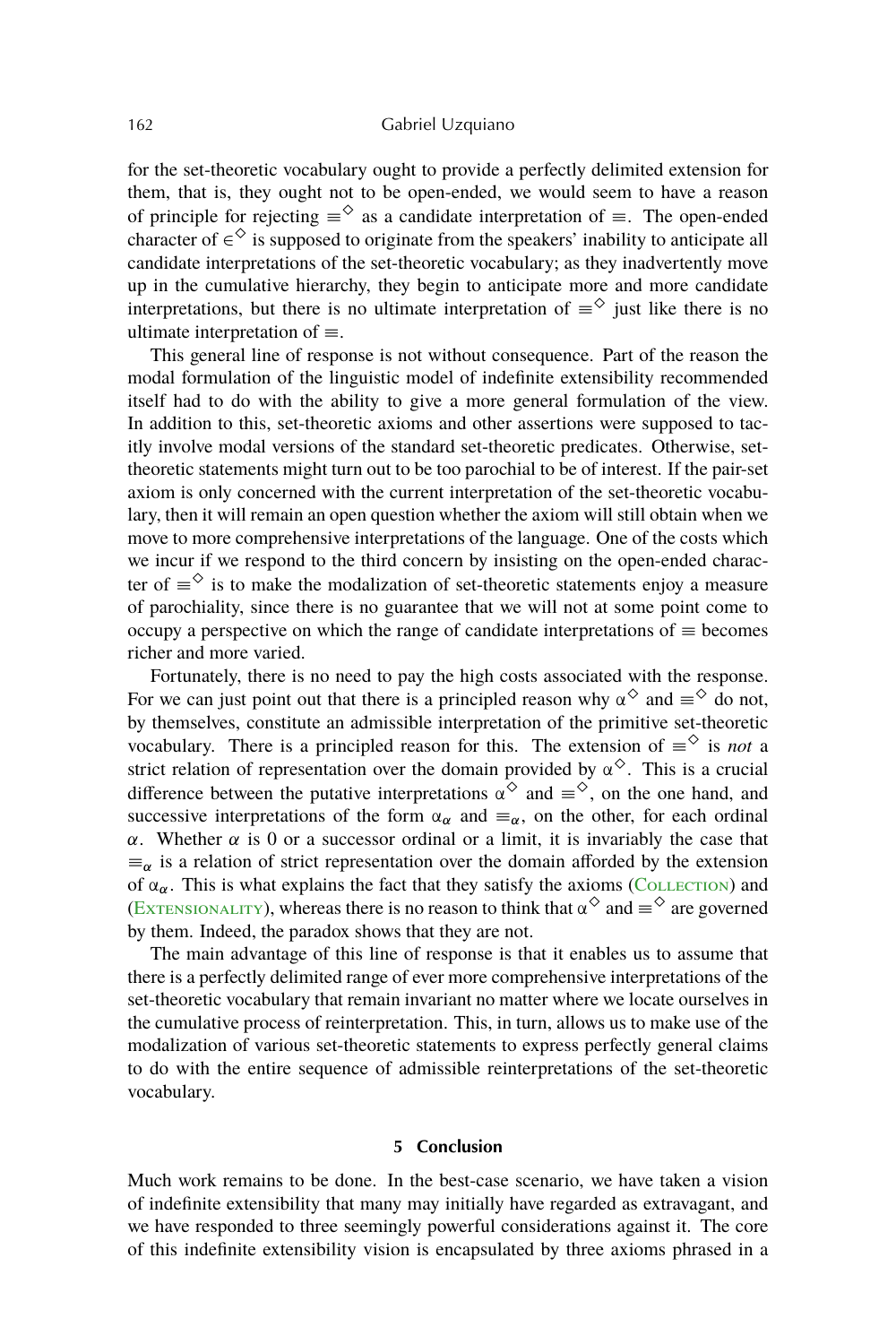<span id="page-16-0"></span>modal extension of the language of plural set theory. The axioms give expression to the thought that there is no final interpretation of the set-theoretic vocabulary, but as stated, they do not even require the existence of a transfinite stage in the cumulative process of reinterpretation. The next step in the journey would be to offer a modal presentation of set theory that is in line with the linguistic model of indefinite extensibility and provides more insight into the height of the cumulative hierarchy. This would require the supplementation of the three axioms with further axioms as well as a comparison with nonmodal formulations of set theory. This work transcends the aim of this paper, which has merely been to remove a variety of seemingly unsurmountable roadblocks that stand in the way of the project.

Once we do, the motivation for the linguistic model of indefinite extensibility is not very different from one of the motivations for the extant forms of indefinite extensibility. We find ourselves in a position to assert that no matter what some objects may be, they form a set if they are available for collection. While they deny that it may make sense to speak of all and only objects, which may potentially be sets, we have no objection to such talk. We object instead to the idea that they can all ever be available for collection.

The linguistic model of indefinite extensibility has two main advantages over other modal formulations of indefinite extensibility. First, note that unlike them, we can take the modality to be interpretational: to claim that an object is potentially a set is just to claim that there is a reinterpretation of Set on which the object falls under the predicate. I take this to be uncontroversial, and we are therefore under no obligation to rely on a primitive conception of the modality.

Second, and perhaps more importantly, the fact that we are in a position to make sense of modal versions of plural comprehension on which there are, for example, some objects, which are all and only potential sets, opens the way to make sense of proper class talk in terms of plural quantification over objects across stages of the cumulative hierarchy. Likewise, we can, if we like, put plural quantification to use in the development of a perfectly general model theory for the language of plural set theory in which we allow for the domain of a model to consist of all objects whatever. This is an important application of plural quantification that is not available to proponents of extant modal accounts of indefinite extensibility.

#### **Notes**

- 1. See Dummett [\[4,](#page-18-0) p. 316].
- 2. A similar reconstruction applies to the indefinite extensibility of the concept *ordinal*.
- 3. Whatever plural quantifier is taken as primitive, the other can be defined in terms of it.
- 4. The answer suggested by [\[16\]](#page-19-0) is intimately related to the iterative conception of set. For the suggestion is that a set is determined by its elements and once we specify a condition that determines some objects, we have thereby specified a set with them by elements.
- 5. These applications are discussed at length in Uzquiano [\[14\]](#page-18-0) and Burgess [\[2\]](#page-18-0).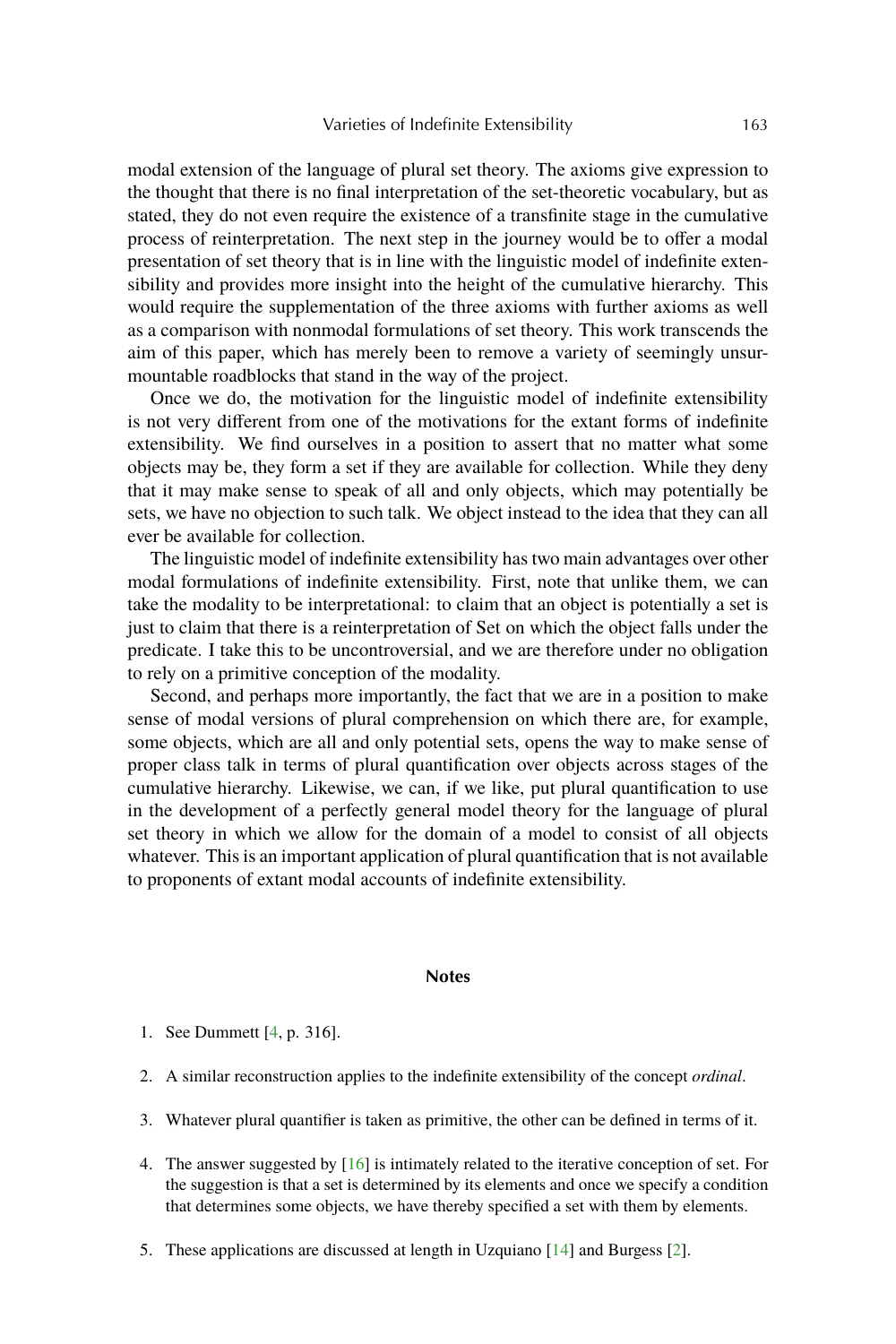- 6. Note that it is crucial at this point to have a liberal interpretation of the plural quantifier  $\exists xx$  in terms of "there are zero or more objects" as opposed to "there are one or more objects."
- 7. As mentioned above, we have to be devious when it comes to  $\equiv_{\alpha}$ , which we will code by means of the converse of the binary relation  $\epsilon_{\alpha}$ . An open formula of the form  $x \equiv xx$ will be evaluated as true at a "world"  $\langle U_\alpha, \equiv_\alpha \rangle$  relative to an assignment  $\beta$  if and only if for every  $y \prec \beta(xx)$ , the ordered pair  $\langle \beta(x), y \rangle$  lies in the binary relation  $\equiv_{\alpha}$ , which is merely the converse of  $\epsilon_{\alpha}$ .
- 8. The crucial difference between the two frameworks lies in the choice of a constant domain model theory that validates both the Barcan and converse Barcan formulas in contrast to a variable domain model theory with expanding domains in which only the converse Barcan formula is validated.

In a bimodal language, we can impose further important requirements such as the condition that the cumulative process of reinterpretation be well founded. Studd [\[13\]](#page-18-0) discusses a formulation of bimodal set theory in which he exploits this feature of the language.

- 9. The necessity of *one of* may be assumed as an axiom for present purposes.
- 10. From  $\exists xx \; x \equiv xx$ , we infer  $\exists xx \; \Box x \equiv xx$ , which, in the present framework, yields  $\Box \exists x \, x \equiv x \, x$ . And similarly, by  $((\Box \prec)$  and  $(\Box \equiv))$ , from  $\exists x \, x \, (x \prec x \, x \land y \equiv x \, x)$ , we move to  $\exists xx (\Box x \prec xx \land \Box y \equiv xx)$ , which entails  $\exists xx \Box (x \prec xx \land y \equiv xx)$  and  $\Box \exists xx(x \prec xx \land y \equiv xx).$
- 11. Notice that  $(x \in y)^\diamondsuit = \exists xx(\diamondsuit y \equiv xx \land x \prec xx)$ . But given (T),  $\exists xx(\diamondsuit y \equiv xx \land x \prec$ xx) is equivalent to  $\exists xx (\Diamond y \equiv xx \land \Diamond x \prec xx)$ , and by  $(\Box \prec, \exists xx \Diamond (y \equiv xx \land x \prec$ xx)). So, by the plural version of [\(CBF\)](#page-7-0),  $\Diamond \exists xx(y \equiv xx \land x \prec xx)$ , which is  $\Diamond x \in y$ . Likewise,  $(\text{Set}(x))^{\diamondsuit} = \exists xx \diamond x \prec xx$ , which by the plural version of [\(CBF\)](#page-7-0), amounts to  $\Diamond \exists xx \; x \equiv xx$ , that is,  $\Diamond \text{Set}(x)$ .
- 12. This problem is extensively discussed by Shapiro [\[11\]](#page-18-0).
- 13. I have in mind, for example, McGee's categoricity result for second-order ZFCU supplemented with the axiom that the urelements form a set in McGee [\[10\]](#page-18-0), though strictly speaking, McGee's result can be obtained from a weaker assumption according to which there are no more urelements than there are pure sets.
- 14. We assume that  $\diamond$  commutes with  $\exists$ .
- 15. This conception of the "set of " relation may resonate with the idea of a Fregean extension, though there are important differences.
- 16. We need further axioms in order to make sure the iteration is continued into the transfinite, but this is a topic for another occasion.
- 17. This is akin to the "Copernican revolution" outlined by Kit Fine in [\[5\]](#page-18-0).
- 18. Bell writes in [\[1,](#page-18-0) p. 586]: "Now while we shall require a set to be a class of some kind, construing the class concept as 'class as many' entails that sets can no longer literally

<span id="page-17-0"></span>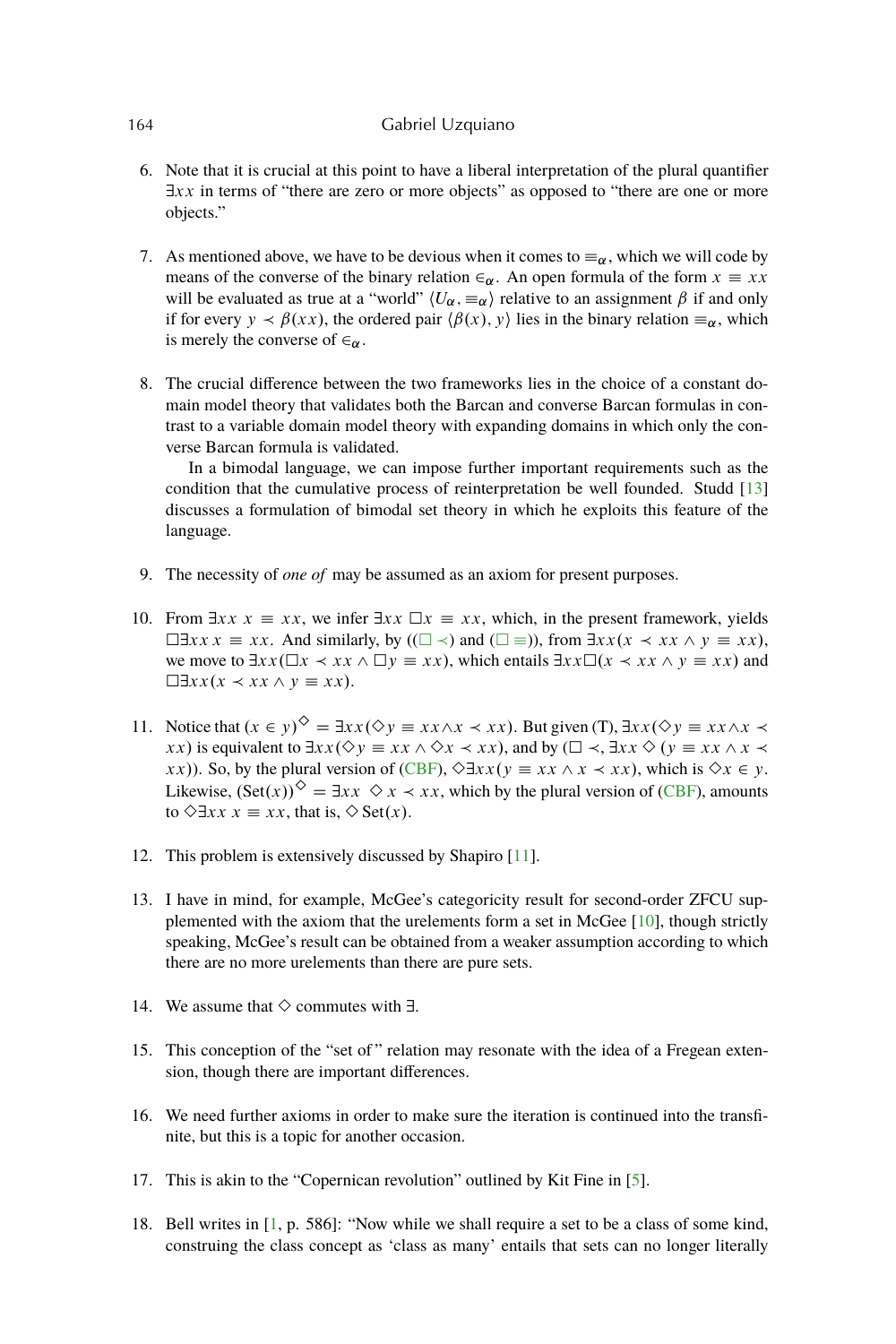<span id="page-18-0"></span>be taken as individuals. So instead we shall take sets to be classes that are represented, or labelled, by individuals in an appropriate way." As for Cartwright, he writes in [3, p. 38]: "Although no set is a collection, every set represents a collection, in the sense that its members are precisely the things each of which is one of the collection. On the other hand, not every collection is represented by a set: witness the non-self-members."

19. One could have defined  $\in$  differently:

$$
x \in y \leftrightarrow \forall xx \ (y \equiv xx \rightarrow y \prec xx).
$$

However, the extensional character of  $\equiv$  guarantees the equivalence of the two definitions.

20. I am grateful to Tim Williamson for suggesting this move in discussion.

#### **References**

- [1] Bell, J. L., "Sets and classes as many," *Journal of Philosophical Logic*, vol. 29 (2000), pp. 585–601. [Zbl 0973.03070.](http://www.emis.de/cgi-bin/MATH-item?0973.03070) [MR 1807929.](http://www.ams.org/mathscinet-getitem?mr=1807929) [DOI 10.1023/A:1026564222011.](http://dx.doi.org/10.1023/A:1026564222011) [160,](#page-13-0) [164](#page-17-0)
- [2] Burgess, J. P., "E pluribus unum: Plural logic and set theory," *Philosophia Mathematica (3)*, vol. 12 (2004), pp. 193–221. [MR 2095606.](http://www.ams.org/mathscinet-getitem?mr=2095606) [DOI 10.1093/philmat/nkl029.](http://dx.doi.org/10.1093/philmat/nkl029) [163](#page-16-0)
- [3] Cartwright, R. L., "A question about sets," pp. 29–46 in *Fact and Value: Essays on Ethics and Metaphysics*, MIT Press, Cambridge, Mass., 2001. [160,](#page-13-0) 165
- [4] Dummett, M., *Frege: Philosophy of Mathematics*, Harvard University Press, Cambridge, Mass., 1991. [MR 1154309.](http://www.ams.org/mathscinet-getitem?mr=1154309) [163](#page-16-0)
- [5] Fine, K., "Class and membership," *Journal of Philosophy*, vol. 102 (2005), pp. 547–72. [164](#page-17-0)
- [6] Gödel, K., "What is Cantor's continuum problem?," pp. 167–87 in *Kurt Gödel: Collected Works, Vol. II*, edited by S. Feferman et al., Oxford University Press, 1947. [Zbl 1179.81083.](http://www.emis.de/cgi-bin/MATH-item?1179.81083) [150,](#page-3-0) [160](#page-13-0)
- [7] Hellman, G., "On the significance of the Burali–Forti paradox," *Analysis (Oxford)*, vol. 71 (2011), pp. 631–37. [Zbl 1284.03056.](http://www.emis.de/cgi-bin/MATH-item?1284.03056) [MR 2871047.](http://www.ams.org/mathscinet-getitem?mr=2871047) [DOI 10.1093/analys/anr091.](http://dx.doi.org/10.1093/analys/anr091) [149,](#page-2-0) [152](#page-5-0)
- [8] Linnebo, Ø., "Pluralities and sets," *Journal of Philosophy*, vol. 107 (2010), pp. 144-64. [149,](#page-2-0) [152](#page-5-0)
- [9] Linnebo, Ø., "The potential hierarchy of sets," *Review of Symbolic Logic*, vol. 6 (2013), pp. 205–28. [DOI 10.1017/S1755020313000014.](http://dx.doi.org/10.1017/S1755020313000014) [149,](#page-2-0) [154](#page-7-0)
- [10] McGee, V., "How we learn mathematical language," *Philosophical Review*, vol. 106 (1997), pp. 35–68. [164](#page-17-0)
- [11] Shapiro, S., "All sets great and small: And I do mean all," pp. 467–90 in *Language and Philosophical Linguistics*, vol. 17 of *Philosophical Perspectives*, Blackwell, Boston, 2003. [MR 2046848.](http://www.ams.org/mathscinet-getitem?mr=2046848) [DOI 10.1111/j.1520-8583.2003.00014.x.](http://dx.doi.org/10.1111/j.1520-8583.2003.00014.x) [164](#page-17-0)
- [12] Stenius, E., "Sets," *Synthese*, vol. 27 (1974), pp. 161–88. [Zbl 0316.02013.](http://www.emis.de/cgi-bin/MATH-item?0316.02013) [MR 0462903.](http://www.ams.org/mathscinet-getitem?mr=0462903) [160](#page-13-0)
- [13] Studd, J. P., "The iterative conception of set: A (bi-)modal axiomatisation," *Journal of Philosophical Logic*, vol. 42 (2013), pp. 697–725. [Zbl pre06227296.](http://www.emis.de/cgi-bin/MATH-item?pre06227296) [MR 3102614.](http://www.ams.org/mathscinet-getitem?mr=3102614) [DOI 10.1007/s10992-012-9245-3.](http://dx.doi.org/10.1007/s10992-012-9245-3) [149,](#page-2-0) [154,](#page-7-0) [164](#page-17-0)
- [14] Uzquiano, G., "Plural quantification and classes," *Philosophia Mathematica (3)*, vol. 11 (2003), pp. 67–81. [Zbl 1066.03023.](http://www.emis.de/cgi-bin/MATH-item?1066.03023) [MR 1958943.](http://www.ams.org/mathscinet-getitem?mr=1958943) [DOI 10.1093/philmat/11.1.67.](http://dx.doi.org/10.1093/philmat/11.1.67) [163](#page-16-0)